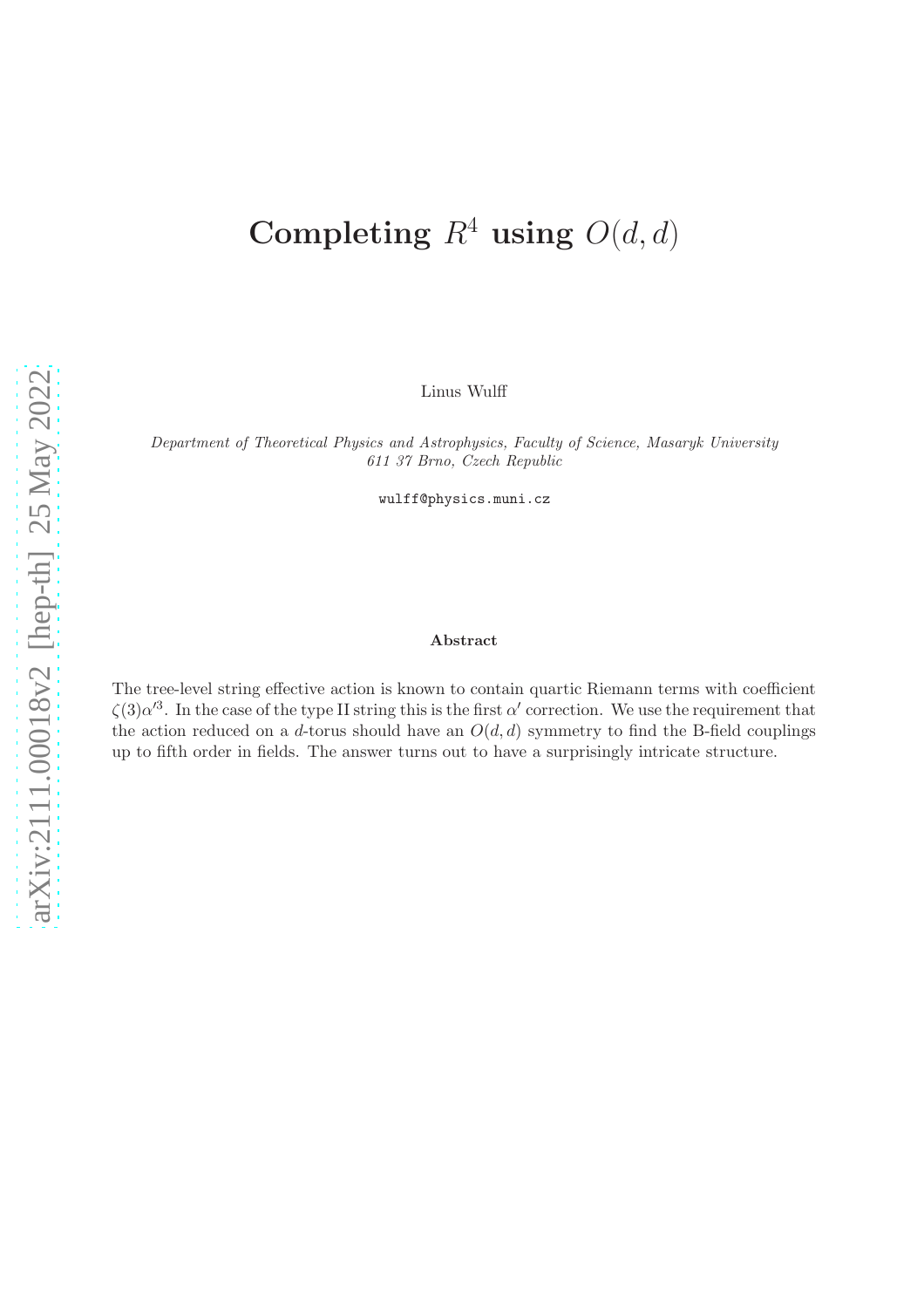## Contents

|                | 1 Introduction and summary of results                |    |  |  |
|----------------|------------------------------------------------------|----|--|--|
|                | 2 DFT parametrization of fields                      |    |  |  |
|                | Dimensional reduction                                |    |  |  |
| $\overline{4}$ | Requiring $O(d, d)$ invariance of the reduced action | 9  |  |  |
|                | 4.1                                                  | 10 |  |  |
|                | 4.2                                                  | 11 |  |  |
|                | 4.3                                                  | 12 |  |  |
| 5              | Conclusions                                          |    |  |  |
|                | A Proof of $(1.8)$                                   | 15 |  |  |
|                |                                                      | 15 |  |  |
|                |                                                      | 15 |  |  |
|                | B Details of cancellation of non-invariant terms     | 17 |  |  |
|                |                                                      |    |  |  |
|                |                                                      | 19 |  |  |

# <span id="page-1-0"></span>1 Introduction and summary of results

The string theory effective action has a double expansion in the inverse string tension  $\alpha'$  and the string coupling  $g_s$ . Here we will consider tree-level string theory and so ignore all  $g_s$  corrections. The tree-level effective action has a very interesting property – its dimensional reduction to  $D-d$ dimensions ( $D = 10$  or 26 being the critical dimension) has a continuous  $O(d, d; \mathbb{R})$  symmetry [\[1,](#page-21-0) [2\]](#page-21-1), which extends to all orders in  $\alpha'$  [\[3\]](#page-21-2). Our goal here is to use this symmetry to learn about the structure of  $\alpha'$  corrections. Specifically, we will focus on the first  $\alpha'$  correction which is common to all string theories. The metric terms have been known for a long time and take the form [\[4,](#page-21-3) [5,](#page-21-4) [6,](#page-21-5) [7,](#page-21-6) [8,](#page-21-7) [9\]](#page-21-8)

<span id="page-1-1"></span>
$$
S^{(3)} = \frac{\alpha'^3 \zeta(3)}{3 \cdot 2^{13}} \int d^D x \sqrt{-G} e^{-2\Phi} (t_8 t_8 R^4 + \frac{1}{4} \varepsilon_8 \varepsilon_8 R^4), \qquad (1.1)
$$

where  $t_8t_8R^4$  is shorthand for

$$
t_{8\,a_1\cdots a_8} t_8^{b_1\cdots b_8} R^{a_1 a_2}{}_{b_1 b_2} R^{a_3 a_4}{}_{b_3 b_4} R^{a_5 a_6}{}_{b_5 b_6} R^{a_7 a_8}{}_{b_7 b_8} \tag{1.2}
$$

and similarly for  $\varepsilon_8 \varepsilon_8 R^4$ . These tensor structures are defined as

$$
\varepsilon_{8\,a_1\cdots a_8} \varepsilon_8^{b_1\cdots b_8} = \frac{1}{2} \varepsilon_{a_1\cdots a_8cd} \varepsilon^{b_1\cdots b_8cd} \tag{1.3}
$$

and

<span id="page-1-2"></span>
$$
t_{abcdefgh}M_1^{ab}M_2^{cd}M_3^{ef}M_4^{gh} = 8\operatorname{tr}(M_1M_2M_3M_4) - 2\operatorname{tr}(M_1M_2)\operatorname{tr}(M_3M_4) + \operatorname{cyclic}(234)
$$
 (1.4)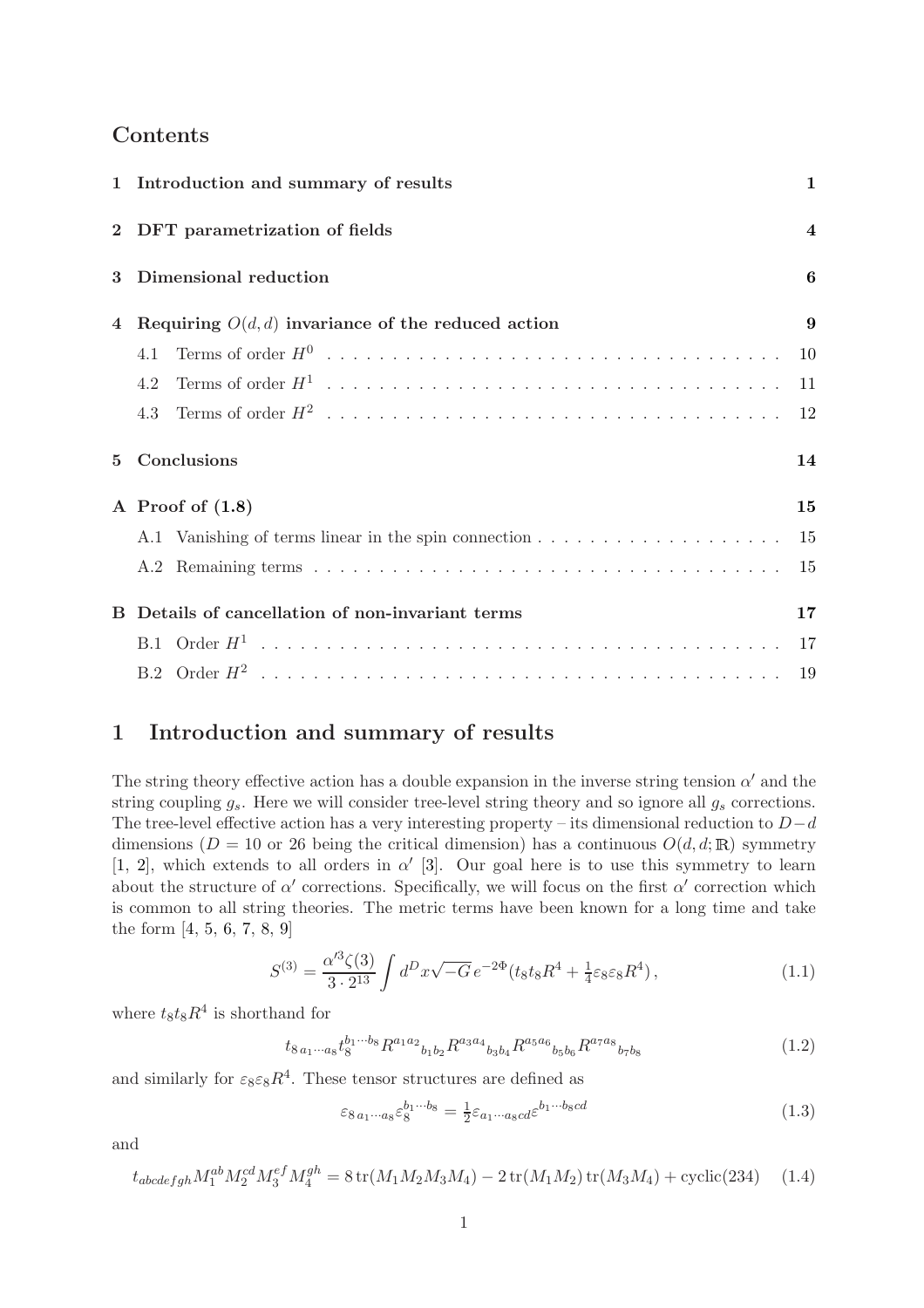for anti-symmetric matrices  $M_{1,2,3,4}$ . It is important to note that the second term in [\(1.1\)](#page-1-1) is a total derivative at the leading order in fields and throwing away the total derivative we may write  $\varepsilon_8 \varepsilon_8 R^4 \sim \omega^2 R^3$  ignoring terms of higher than fifth order in fields.

Here we will use the requirement of  $O(d, d)$  symmetry of the reduced action to fix the couplings involving the B-field up to the fifth order in fields. We will see that  $O(d, d)$  requires a surprisingly intricate form for these couplings. The full set of couplings of the NS sector fields have been previously found in [\[10,](#page-21-9) [11\]](#page-21-10) by a brute force calculation – writing the most general ansatz in ten dimensions and requiring  $T$ -duality symmetry of the circle reduction.<sup>[1](#page-2-1)</sup> This was shown to lead to a unique result. Unfortunately, the resulting action is extremely complicated and it is very hard to see any structure in it. This is the reason we revisit the calculation here using tools adapted to the  $O(d, d)$  symmetry and finding a simpler, though still complicated, form for the effective action. We find the following form for the effective action (up to the overall coefficient)

$$
L = L_{\hat{R}^4} + L_{(\omega^2 + H^2)R^3} + L_{(H \wedge H)R^3} + L_{H^2 \nabla H^2 R} + \dots, \tag{1.5}
$$

where the ellipsis denotes terms involving the dilaton and RR-fields, which we don't determine, and terms of sixth and higher order in fields. These couplings have the following form. First we have

$$
L_{\hat{R}^4} = \frac{1}{16} t_8 t_8 \hat{R}^4 \tag{1.6}
$$

where we have defined

$$
\hat{R}^{ab}{}_{cd} = R^{(-)ab}{}_{cd} - \frac{1}{2}H^{abe}H_{ecd} = R^{ab}{}_{cd} - \nabla^{[a}H^{b]}{}_{cd} + \frac{1}{2}H^{[a}{}_{ce}H^{b]e}{}_{d} - \frac{1}{2}H^{abe}H_{ecd} \tag{1.7}
$$

and  $R^{(\pm)}$  is the Riemann tensor computed from the torsionful spin connection  $\omega_a^{(\pm)bc} = \omega_a^{bc} \pm$  $\frac{1}{2}H_a{}^{bc}$ . The second contribution is given by

<span id="page-2-0"></span>
$$
L_{(\omega^2 + H^2)R^3} = -\frac{1}{64} \varepsilon_9 \varepsilon_9 [\omega^2 + H^2] \hat{R}^3
$$
  
=  $\frac{1}{64} \varepsilon_8 \varepsilon_8 (R^{(-)})^4 + \frac{1}{64} \varepsilon_{a_1 \cdots a_9} \varepsilon^{b_1 \cdots b_9} \left( \frac{5}{9} H^{a_1 a_2 a_3} H_{b_1 b_2 b_3} - H_{b_1}{}^{a_1 a_2} H^{a_3}{}_{b_2 b_3} \right) \left( \hat{R}^3 \right)^{a_4 \cdots a_9} {}_{b_4 \cdots b_9} + \cdots$  (1.8)

where the term in brackets in the first line stands for

$$
\frac{1}{5}\left(\omega_{b_1}^{(+)a_1a_2}\omega^{(-)a_3}{}_{b_2b_3} - [\omega^{(+)} - \frac{1}{3}H]^{a_1a_2a_3}[\omega^{(-)} + \frac{1}{3}H]_{b_1b_2b_3}\right) + H_{b_1}{}^{a_1a_2}H^{a_3}{}_{b_2b_3} - \frac{1}{9}H^{a_1a_2a_3}H_{b_1b_2b_3}\tag{1.9}
$$

and the ellipsis denotes total derivatives and terms of sixth order or higher in fields. In particular, we reproduce the  $\varepsilon_8 \varepsilon_8 R^4$  term with the correct coefficient. The equality of the two expressions is shown in appendix [A.](#page-15-0) Then we have additional  $H^2R^3$ -terms which take the form

<span id="page-2-2"></span>
$$
L_{(H \wedge H)R^3} = \frac{6!^2}{6^3 8} H_{abc} H^{def} \hat{R}^{[ag}_{[dh} \hat{R}^{bh}_{ek} \hat{R}^{ck]}_{fg]} + \frac{5!}{2} H_{abc} H_{de}{}^f \hat{R}^{[ad}_{gh} \hat{R}^{bel}{}^{hk} |\hat{R}^{c]g}_{fk} + \frac{5!}{2} H^{abc} H^{de}_{f} \hat{R}^{gh}_{[ad} \hat{R}^{h}{}_{[hk]be} \hat{R}^{fk}_{c]g}.
$$
 (1.10)

Note that they do not contain any contractions between the  $H$ 's. The need for such terms was seen from amplitude calculations in [\[15\]](#page-21-11). Finally, we have the terms of the form  $H^2 \nabla H^2 R$ , which are by far the most complicated. They take the form

<span id="page-2-3"></span>
$$
L_{H^2 \nabla H^2 R} = 6H^{abc} H^{def} \nabla^k H_{cde} \nabla_a H_{bgh} R^{gh}{}_{kf} + 3H^{abc} H^{def} \nabla^k H_{cde} \nabla_k H_{fgh} R^{gh}{}_{ab} + \frac{3 \cdot 4!}{2} (L_1 + L_2),
$$
\n(1.11)

<span id="page-2-1"></span> $1_A$  cosmological reduction of all spatial dimensions has also been considered [\[12,](#page-21-12) [13,](#page-21-13) [14\]](#page-21-14), but this is not enough to fix the form of the D-dimensional action.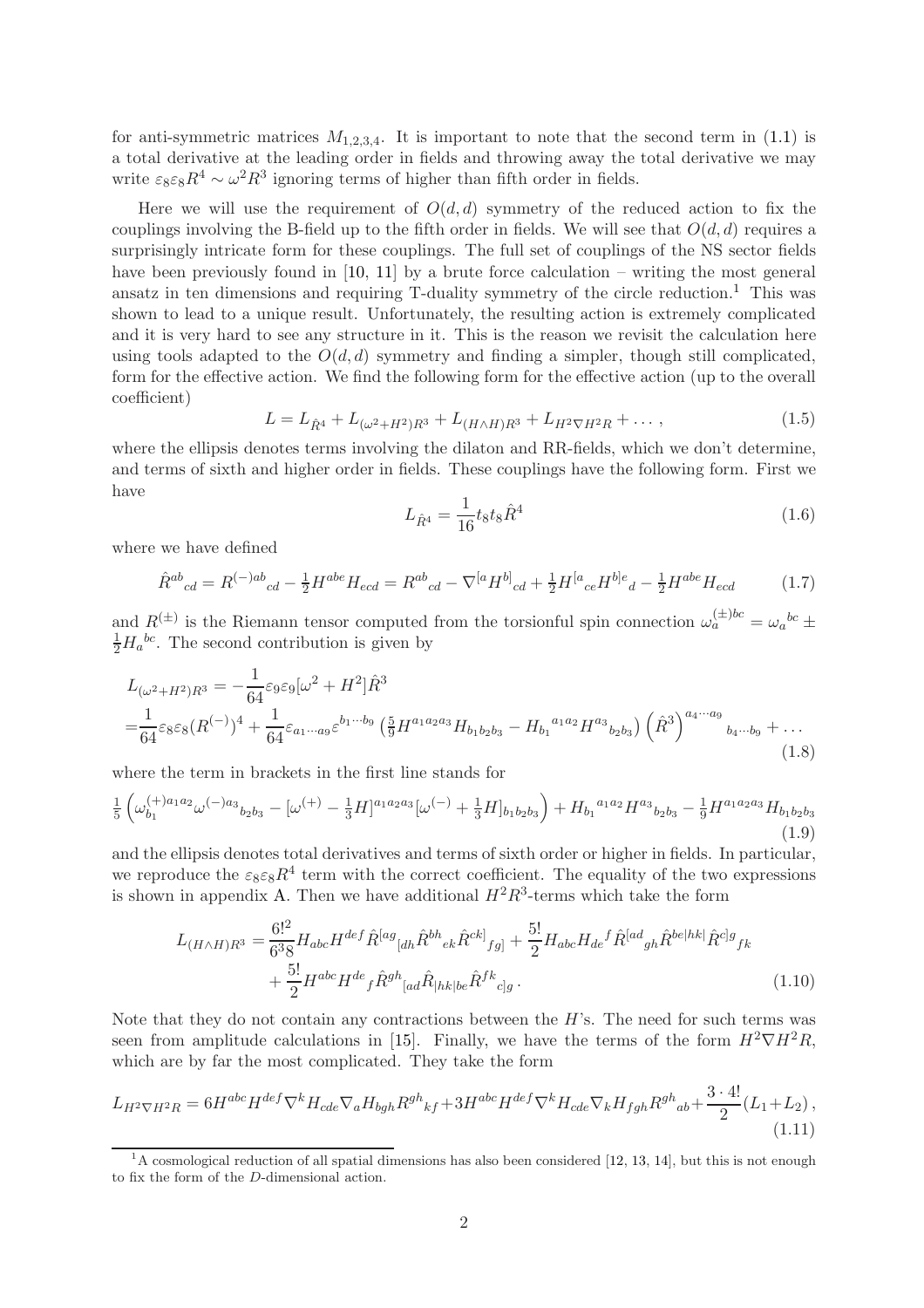where  $L_1$  and  $L_2$  are distinguished by the structure of the contractions and are given in [\(4.20\)](#page-13-0) and [\(4.21\)](#page-13-1). The total number of these terms is 42 and their structure is surprisingly intricate. Still, compared to the 106 terms of this form in [\[11\]](#page-21-10), we have clearly achieved some simplification.[2](#page-3-0)

Ignoring terms of order  $H^4$  it is easy to see that our results match precisely those of  $[15]$ ,<sup>[3](#page-3-1)</sup> which determined all the  $H^2$  couplings using string amplitude calculations.<sup>[4](#page-3-2)</sup> Due to the very complicated form of the  $H^4$  terms in [\[11\]](#page-21-10), we have not attempted a comparison of these.

To derive this result our strategy is the following. We start with the known  $t_8t_8R^4$  term in  $D = 10$  (or  $D = 26$ ). Then we use ideas from Double Field Theory (DFT) [\[17,](#page-22-0) [18,](#page-22-1) [19\]](#page-22-2) to rewrite it in terms of an  $O(D, D)$  invariant analog of the Riemann tensor. This object is not Lorentz invariant and we have to add terms quadratic in the spin connection to compensate for this. These extra terms can also be expressed in terms of objects from DFT. In doing so we obtain an expression which looks  $O(D, D)$  invariant, except for the fact that the double Lorentz symmetry needed to have a consistent DFT formulation is explicitly broken. Only its diagonal, the usual Lorentz group, is preserved. It is important to note that we are working only with completely gauge-fixed objects from DFT, which can always be expressed only in terms of the usual metric/vielbein and B-field. Therefore, the explicit breaking of the DFT symmetries does not lead to any inconsistencies. It seems that we could just as well work with the usual metric and vielbein, rather than involve the DFT notation. However, the reason for using the DFT notation is 1) that the dimensional reduction of the action expressed in terms of the DFT fields to  $D - d$  dimensions is simple to perform, but more importantly 2) that one can read off directly which terms in the reduced action are compatible with  $O(d, d)$  and which terms are not. More precisely, we work with a frame-like formulation where the global  $O(d, d)$ symmetry is made manifest at the cost of introducing a local (internal) double Lorentz symmetry  $O(d) \times O(d)$  which is not manifest, but needed for consistency. We require that the terms in the reduced action which would explicitly violate the  $O(d) \times O(d)$  symmetry, by having an index transforming under the first factor contracted with an index transforming under the second factor, should cancel. While this is not quite enough to prove that the reduced action is  $O(d, d)$ invariant, it is a very strong requirement. In fact, we find that the required cancellations are only possible if one adds particular terms involving the NSNS field strength H to the D-dimensional action. We determine these by working order by order in  $H$ . To simplify the calculations we make the following assumptions

- 1. We look only at the terms in the reduced action quadratic in the gauge vectors and not containing the internal scalars.
- 2. We ignore terms involving the dilaton.
- 3. We use the equations of motion in the reduced theory, i.e. we allow field redefinitions after reduction.

Regarding the first point, it is not hard to see that the remaining terms, i.e. terms quartic in the gauge vectors or terms containing scalars, will cancel along very similar lines, though these are typically less constraining. The second assumption means that we cannot determine any of the couplings involving the dilaton. With some extra work one can of course go back and determine

<span id="page-3-0"></span><sup>&</sup>lt;sup>2</sup>Curiously, while the complicated  $(H \wedge H)R^3$  and  $H^2 \nabla H^2 R$  terms found above are required at tree-level by  $O(d, d)$ , they are absent at one loop [\[16\]](#page-21-15). The one-loop  $R^4$ -terms therefore seem to have a much simpler structure than the tree-level ones, even though in the type IIB case the purely metric terms are exactly the same. In particular this means that there must be several supersymmetric  $R<sup>4</sup>$  invariants, as already argued in [\[15\]](#page-21-11).

<span id="page-3-1"></span><sup>&</sup>lt;sup>3</sup>Except that our  $L_{(H\wedge H)R^3}$  is 8 times that of [\[15\]](#page-21-11).

<span id="page-3-2"></span>Note that we may replace  $H^{a_1a_2a_3}H_{b_1b_2b_3} \rightarrow 3H_{b_1}^{a_1a_2}H^{a_3}{}_{b_2b_3}$  in [\(1.8\)](#page-2-0) up to  $H^4$  terms, as follows from a similar calculation to [\(A.11\)](#page-17-2) with  $\omega^{(+)}$  replaced by H.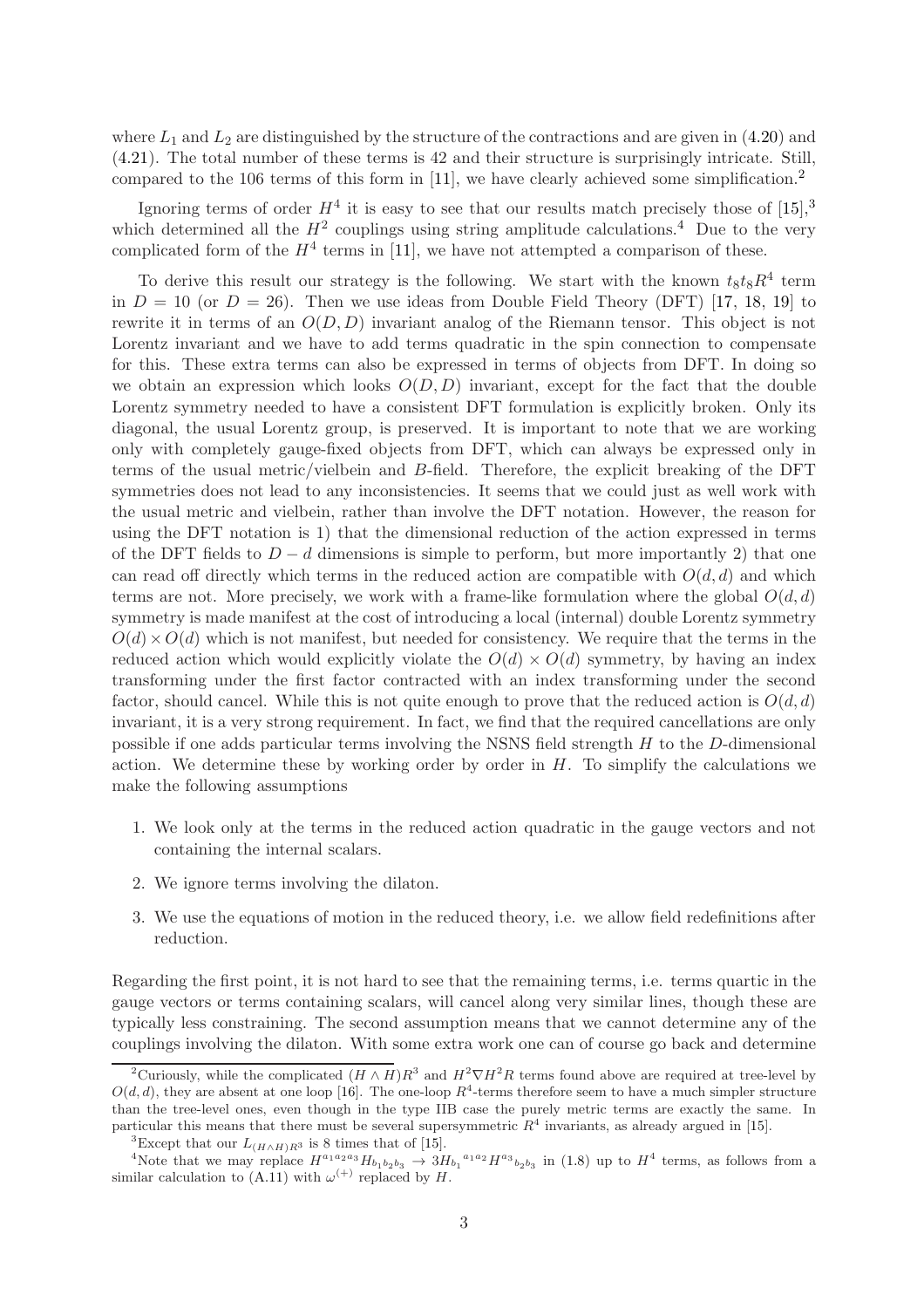them by keeping track of them everywhere. Finally, regarding the last point, ideally one would like to allow only field redefinitions in the D-dimensional theory, but we did not investigate this as the calculations become more complicated. We also did not attempt to prove that the result is unique (up to field redefinitions), since this already follows from [\[11\]](#page-21-10).

Let us emphasize again that, while some of our expressions are written using a mix of DFT and standard notation, this is just a trick to simplify the bookkeeping and we are always working with the standard gravity fields and symmetries. In any expression where the generalized fluxes  $F$  appear they are understood to be expressed in terms of the usual spin connection and  $H$  as in [\(2.5\)](#page-5-0), i.e. the DFT symmetries are completely gauge-fixed. However, from our results it should be straightforward to extract a non gauge-fixed DFT description of the reduced theory, where only the internal coordinates are doubled. Since the result is already in DFT notation, all that is needed is to check that the reduced action is actually invariant under the internal Lorentz  $O(d) \times O(d)$  symmetry (global  $O(d, d)$ ) is then automatic in this formalism). This should be guaranteed by the fact that we found a unique answer for the D-dimensional action. We did not try to do this here since the reduced action would probably involve a very large number of terms.

It might seem that we could have worked instead within DFT from the beginning, but we believe this is actually not possible. Indeed, in [\[20\]](#page-22-3) it was shown that while the  $R^4$ -terms can be cast in  $O(D, D)$  invariant DFT form at the quartic order in fields, it is not possible to complete them (within DFT and with some mild assumptions) by terms of fifth order in fields. This might seem surprising given the fact that the lower order  $\alpha'$  and  $\alpha'^2$  corrections to the bosonic and heterotic string can be cast in DFT form [\[21,](#page-22-4) [22\]](#page-22-5) (see also [\[23,](#page-22-6) [24\]](#page-22-7) for earlier attempts). However, the reason is that these lower corrections (together with an infinite tower of higher corrections) can be generated from an uncorrected extended gauged DFT action, by imposing an identification of the gauge field and spin connection [\[25,](#page-22-8) [26\]](#page-22-9) (see also [\[27\]](#page-22-10)), a la Bergshoeff and de Roo [\[28,](#page-22-11) [29\]](#page-22-12). There is no similar trick for generating the  $\zeta(3)\alpha'^3$  corrections we are interested in here. Indeed, our calculations show explicitly how terms that are not compatible with an  $O(D, D)$  invariant DFT description in D dimensions can lead, upon dimensional reduction to  $D - d$  dimensions, to terms which are compatible with and  $O(d, d)$  invariant DFT description of the reduced theory, thanks to additional cancellations possible only after dimensional reduction. Note that the difference between the  $O(D, D)$  and  $O(d, d)$  invariant case is not just that  $d < D$ , the more important difference is that in the latter case there are d isometries, which are 'rotated' by  $O(d, d)$ , while in the former case no isometries are assumed, which is much more restrictive.

The remainder of the paper is organized as follows. In section [2](#page-4-0) we introduce the DFT parametrization of the fields that we will use. Then in section [3](#page-6-0) we discuss the dimensional reduction in terms of these fields. The main part of the paper is section [4](#page-9-0) where we require the non-invariant terms in the reduced action to cancel, fixing the form of the D-dimensional action. We end with some conclusions. Details of the calculations are provided in the appendix.

#### <span id="page-4-0"></span>2 DFT parametrization of fields

Here we introduce the necessary concepts from DFT. As the name suggests DFT involves doubling the spacetime coordinates  $x \to (\tilde{x}, x)$ . One then imposes an  $O(D, D)$  invariant "section" condition" which effectively removes half of them. Here we will mostly ignore the doubling and work with the solution to the section condition where the additional coordinates  $\tilde{x}$  are set to zero. In fact, in the rest of the paper we will work only with completely gauge-fixed DFT, which is equivalent to the usual gravity description. The reason for still using DFT notation is that it provides a natural way to organize the fields in order to recognize directly which terms in the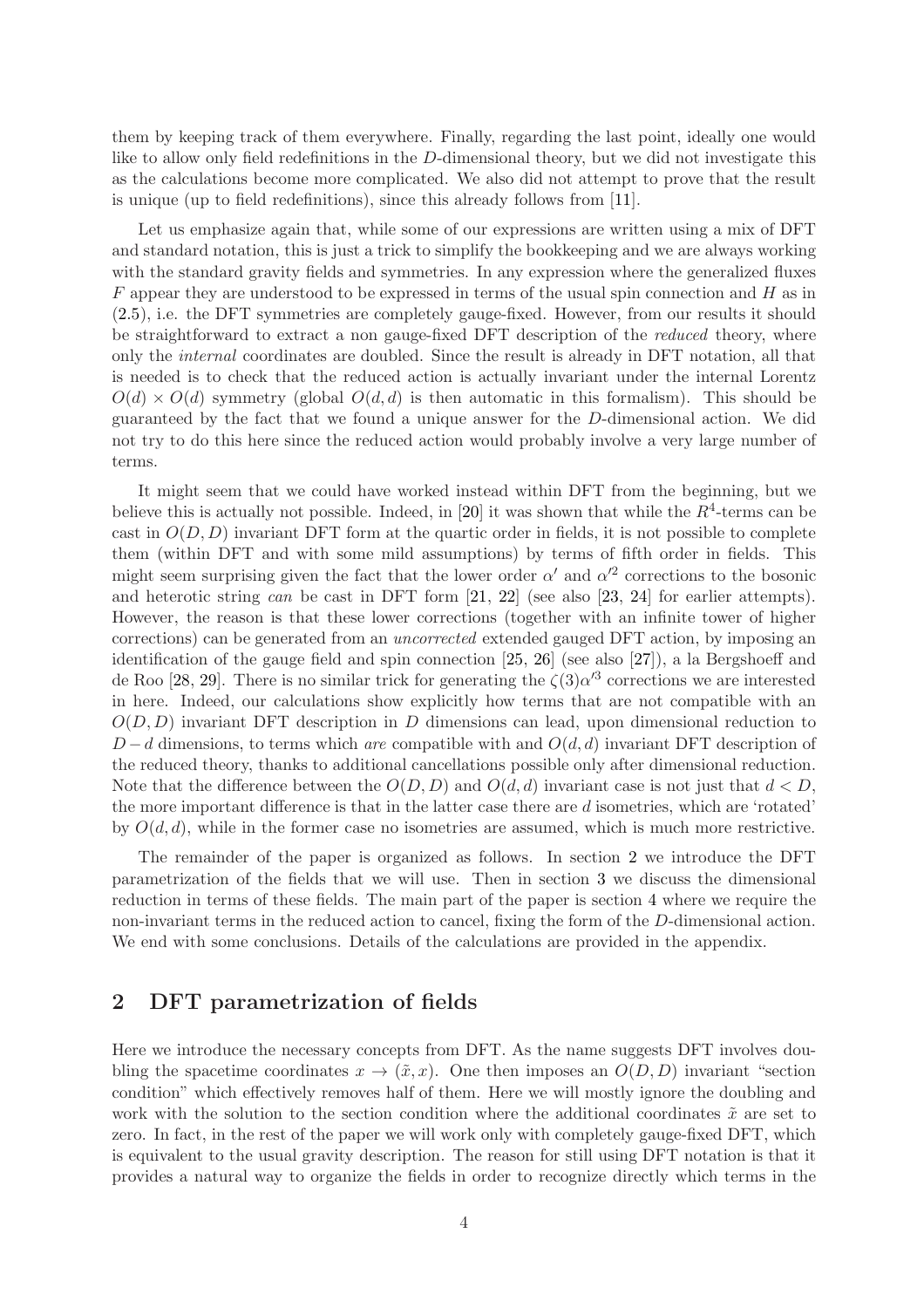reduced action are compatible with  $O(d, d)$  symmetry and which are not.

We will use the so-called flux formulation of [\[30\]](#page-22-13), building on the frame-like formulation of DFT [\[31\]](#page-22-14). The basic field is the generalized vielbein

$$
E_A{}^M = \frac{1}{\sqrt{2}} \begin{pmatrix} e^{(+)a}{}_m - e^{(+)an} B_{nm} & e^{(+)am} \\ -e^{(-)}_{am} - e^{(-)}_a B_{nm} & e^{(-)}_a{}^m \end{pmatrix} . \tag{2.1}
$$

It is constructed from two sets of vielbeins  $e^{(\pm)}$  for the metric  $G_{mn}$ , which transform independently as  $\Lambda^{(\pm)}e^{(\pm)}$  under two copies of the Lorentz group, and the B-field.<sup>[5](#page-5-1)</sup> The standard supergravity fields are recovered by fixing the gauge  $e^{(+)} = e^{(-)} = e$ , leaving only the diagonal copy of the Lorentz group. In this formulation a global  $O(D, D)$  symmetry acting on the doubled coordinate index  $M = \binom{m}{m}$  is manifest. Instead, consistency requires the local double Lorentz symmetry  $O(D-1,1) \times O(D-1,1)$  acting on the index  $A = (a, a)$ , which is not manifest, to be preserved.

There are two constant metrics, the  $O(D, D)$  metric  $\eta^{AB}$  and the generalized metric  $\mathcal{H}^{AB}$ , which take the form

$$
\eta^{AB} = \begin{pmatrix} \eta_{ab} & 0 \\ 0 & -\eta^{ab} \end{pmatrix}, \qquad \mathcal{H}^{AB} = \begin{pmatrix} \eta_{ab} & 0 \\ 0 & \eta^{ab} \end{pmatrix}, \tag{2.2}
$$

where  $\eta = (-1, 1, \ldots, 1)$  is the D-dimensional Minkowski metric. The  $O(D, D)$  metric is used to raise and lower indices. The projection operators

$$
P_{\pm}^{AB} = \frac{1}{2} \left( \eta^{AB} \pm \mathcal{H}^{AB} \right) , \qquad (2.3)
$$

are easily seen to project on upper and lower indices respectively. The analog of the spin connection is the "generalized flux"[6](#page-5-2)

$$
F_{ABC} = 3\partial_{[A}E_B{}^M E_{C]M} \,. \tag{2.4}
$$

Since we can use the projection operators to project onto upper or lower indices we actually have four objects. After fixing the double Lorentz symmetry by imposing the gauge  $e^{(+)} = e^{(-)}$ (and solving the section condition) they reduce to

$$
F^{a}{}_{bc} = \frac{1}{\sqrt{2}} \omega^{(-)a}{}_{bc} , \qquad F_{a}{}^{bc} = -\frac{1}{\sqrt{2}} \omega^{(+)bc}_{a} ,
$$
  
\n
$$
F_{abc} = \frac{1}{\sqrt{2}} (3\omega^{(-)}_{[abc]} + H_{abc}) , \qquad F^{abc} = -\frac{1}{\sqrt{2}} (3\omega^{(+)[abc]} - H^{abc}) .
$$
\n(2.5)

By construction  $F_{ABC}$  is invariant under constant  $O(D, D)$  transformations since these simply rotate the coordinate indices  $M, N, \ldots$ . However, it transforms similarly to a connection under the  $O(D-1,1) \times O(D-1,1)$  double Lorentz transformations acting on the indices  $A, B, \ldots$  In particular, after splitting the indices into upper and lower ones using the projectors, the upper indices are rotated by the first Lorentz group while the lower indices are rotated by the second. This means that F's with different index placements, e.g.  $F_a{}^{bc}$  and  $F^{abc}$ , are independent fields

<span id="page-5-0"></span>
$$
e^{-2d} = e^{-2\Phi} \sqrt{-G} \, .
$$

<span id="page-5-1"></span><sup>&</sup>lt;sup>5</sup>The dilaton  $\Phi$ , which will not play any role here, is encoded in the generalized dilaton d defined as

<span id="page-5-2"></span><sup>&</sup>lt;sup>6</sup>Here we have defined  $\partial_A = E_A{}^M \partial_M$  where  $\partial_M = (0, \partial_m)$  after solving the section condition in the standard way.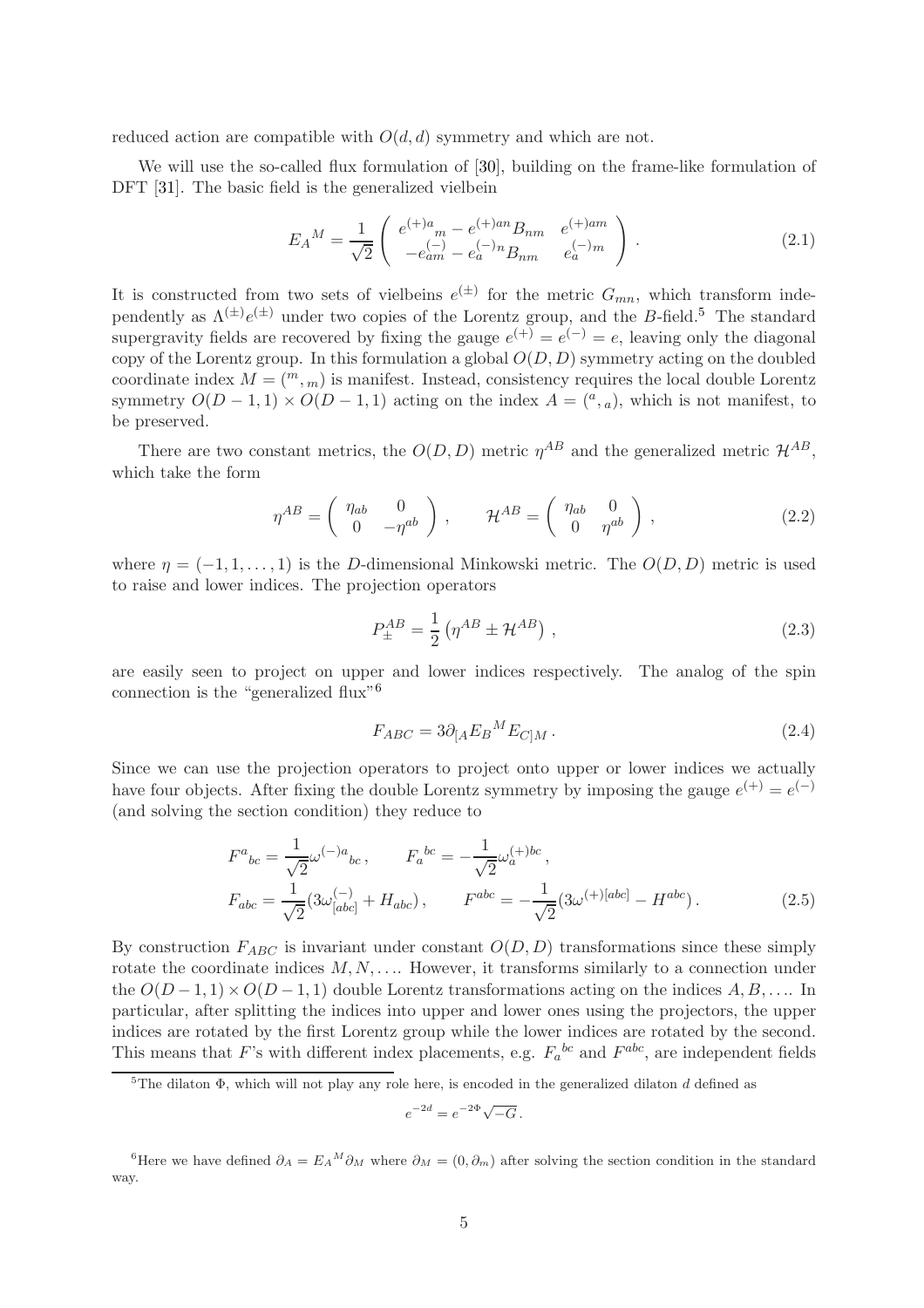(in DFT) since they transform differently.[7](#page-7-0) We are therefore not allowed to raise and lower the indices on these fields. Importantly for our later discussion it also means that a contraction of two indices with  $\eta_{ab}$ , e.g.

$$
\eta^{ad} F_a{}^{bc} F_{def} \,,\tag{2.6}
$$

is compatible with the double Lorentz symmetry, since the contracted indice transform under the same group. On the other hand a contraction of an upper and a lower indices, e.g.

$$
F_a{}^{bc}F^{ade}\,,\tag{2.7}
$$

would explicitly break the symmetry, since the two contracted indices transform under *different* Lorentz groups. It is terms of this form (with the contracted index an internal index) that we will require to cancel in the reduced theory.

We can also introduce a DFT analog of the Riemann tensor. Following [\[32\]](#page-22-15) we define<sup>[8](#page-7-1)</sup>

<span id="page-6-2"></span>
$$
\mathcal{R}^{ab}{}_{cd} = 2\partial^{[a}F^{b]}{}_{cd} - \eta_{ef}F^{abe}F^{f}{}_{cd} + 2\eta^{ef}F^{[a}{}_{ce}F^{b]}{}_{fd} \,. \tag{2.8}
$$

When we fix the gauge  $e^{(+)} = e^{(-)}$  this reduces to

$$
\mathcal{R}^{ab}{}_{cd} = \frac{1}{2} (R^{(-)ab}{}_{cd} + \omega^{(+)eab} \omega^{(-)}{}_{ecd}), \qquad (2.9)
$$

which shows that unlike the usual Riemann tensor this object is *not* Lorentz covariant. Conversely, we can instead take the combination

<span id="page-6-1"></span>
$$
\mathcal{R}^{ab}_{cd} + F_e^{ab} F^e_{cd} \,, \tag{2.10}
$$

which is Lorentz covariant, in fact it reduces to  $\frac{1}{2}R^{(-)ab}{}_{cd}$  on setting  $e^{(+)} = e^{(-)}$ , but is not compatible with double Lorentz symmetry due to the contraction of an upper and a lower index in the second term. It therefore only makes sense to work with this object after gauge-fixing the DFT symmetries.

#### <span id="page-6-0"></span>3 Dimensional reduction

We will denote D-dimensional quantities by calligraphic letters in order to distinguish them from the corresponding quantities in the dimensionally reduced theory. We take the following dimensional reduction ansatz for the generalized vielbein

$$
\mathcal{E}_{\mathcal{A}}{}^{\mathcal{M}} = E_{\mathcal{A}}{}^{\mathcal{N}} (1+U) \mathcal{N}^{\mathcal{M}},\tag{3.1}
$$

where  $E$  is diagonal with non-zero components

$$
E_A{}^B \qquad \text{and} \qquad E_{A'}{}^{B'} \tag{3.2}
$$

while the non-zero components of  $U$  are

$$
U_{M'n} = A_{M'n} , \qquad U_m{}^{N'} = -A_m^{N'} , \qquad U_{mn} = -\frac{1}{2} A_m^{K'} A_{K'n} . \tag{3.3}
$$

Note that this form guarantees that  $1+U \in O(D-d, D-d) \times O(d, d)$ . Internal indices are denoted with primes and the various indices and groups under which they transform are summarized in table [1.](#page-7-2) We are interested only in the internal symmetries  $(O(d, d)$  and  $O(d) \times O(d))$  and we will take the external part to be gauge fixed removing  $O(D - d, D - d)$  and breaking  $O(D - d - d)$  $1, 1) \times O(D - d - 1, 1) \rightarrow O(D - d - 1, 1)$ , the usual Lorentz group for the external directions.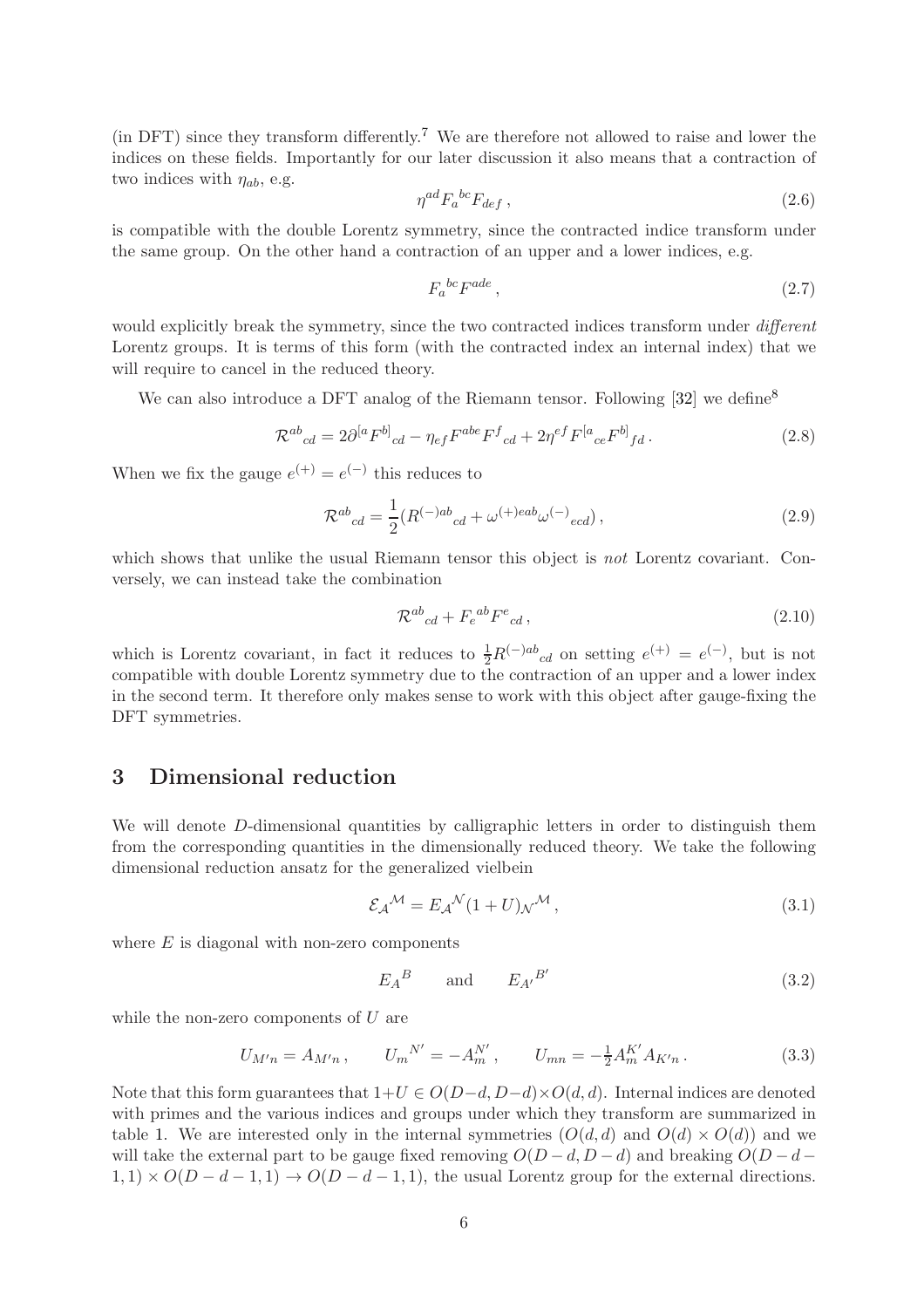| Index                   | Internal/External | Transforms under                               |
|-------------------------|-------------------|------------------------------------------------|
| $\mathcal{M} = (M, M')$ |                   | Global $O(D, D)$                               |
| $\mathcal{A} = (A, A')$ |                   | Local $O(D - 1, 1) \times O(D - 1, 1)$         |
| $M = \binom{m}{m}$      | External          | Global $O(D-d, D-d)$                           |
| $A = ({}^a,{}_a)$       | External          | Local $O(D - d - 1, 1) \times O(D - d - 1, 1)$ |
| $M' = {m',m'}$          | Internal          | Global $O(d,d)$                                |
| $A' = {a', a'}$         | Internal          | Local $O(d) \times O(d)$                       |

<span id="page-7-2"></span>Table 1: Summary of index notation.

We have grouped the two gauge fields, coming from the metric and B-field respectively, into an  $O(d, d)$  vector

$$
A_{mN'} = \begin{pmatrix} A_m^{(1)n'} \\ A_{mn'}^{(2)} \end{pmatrix} .
$$
 (3.4)

Gauge fixing  $e^{(+)} = e^{(-)}$  one recovers the usual Kaluza-Klein reduction ansatz.<sup>[9](#page-7-3)</sup>

The dimensional reduction of of the generalized flux  $\mathcal{F}_{\mathcal{ABC}}$  becomes

<span id="page-7-7"></span>
$$
\mathcal{F}_{ABC} = F_{ABC} + \frac{3}{2} F_{[AB}^{D'} A_{C]D'}, \qquad \mathcal{F}_{A'BC} = -F_{A'BC}, \qquad \mathcal{F}_{A'B'C} = \partial_C E_{A'}{}^{M'} E_{B'M'}, \quad (3.5)
$$

while  $\mathcal{F}_{A'B'C'}$  vanishes. Here we have introduced the field strength of the doubled gauge field

$$
F_{mn}^{K'} = 2\partial_{[m}A_{n]}^{K'}\tag{3.6}
$$

and used the generalized vielbein to convert the indices, i.e.  $A_{A'B} = E_{A'}{}^{N'} E_B{}^m A_{mN'}$  and  $F_{A'BC} = E_{A'}^{K'} E_B^m E_C^m F_{mnK'}$ . Note that this means in particular that here  $A_{a'b} = \frac{1}{\sqrt{a'}}$  $\overline{e}e_b{}^m A_{mb'},$ rather than the standard definition without the  $\sqrt{2}$ . In DFT this reduction breaks the  $O(D, D)$ symmetry and double Lorentz symmetry down to their internal parts, i.e.  $O(d, d)$  and double Lorentz transformations (rotations) acting on the primed indices  $O(d) \times O(d)$ .

For the remainder of this paper we will set the scalars that arise on dimensional reduction to zero, since this will be enough for our purposes. This amounts to  $E_{A'}{}^{M'}$  being constant. Since we are also ignoring the dilaton we are starting from an action in  $D$  dimensions which can be expressed in terms of  $H_{abc}$  and  $R^{(-)ab}{}_{cd}$  and their covariant derivatives.<sup>[10](#page-7-4)</sup> Our strategy is to first write this in terms of gauge-fixed DFT fields. In particular we have from [\(2.5\)](#page-5-0)

<span id="page-7-5"></span>
$$
H^{abc} = \sqrt{2}(F^{abc} - 3\eta^{d[a}F_d^{bc]}), \qquad H_{abc} = \sqrt{2}(F_{abc} - 3\eta_{d[a}F^d_{bc]}).
$$
 (3.7)

This is of course not the only way to express  $H$  in terms of the  $F$ 's but it is the way that violates the would-be double Lorentz symmetry the least, since it involves only one  $\eta$  (remember that upper and lower indices on  $F$  are rotated by different groups in DFT). Similarly we may express  $R^{(-)ab}{}_{cd}$  through the combination [\(2.10\)](#page-6-1) as

<span id="page-7-6"></span>
$$
R^{(-)ab}{}_{cd} = 2\mathcal{R}^{ab}{}_{cd} + 2F_e{}^{ab}F^e{}_{cd}.
$$
\n(3.8)

.

<span id="page-7-0"></span><sup>7</sup>After fixing the gauge  $e^{(+)} = e^{(-)}$  they are no longer independent, as is clear from [\(2.5\)](#page-5-0). <sup>8</sup>Defining  $\mathcal{R}_{ab}^{cd}$  similarly we have  $\mathcal{R}_{ab}^{cd} = -\mathcal{R}^{cd}{}_{ab}$ .

<span id="page-7-3"></span>
$$
\pmb{e} = \left( \begin{array}{cc} e_m{}^a & A_m^{(1)n'} e_{n'}{}^{a'} \\ 0 & e_{m'}{}^{a'} \end{array} \right) \,, \qquad \mathcal{B} = \left( \begin{array}{cc} B_{mn} - A_{[m}^{(1)k'} A_{n]k'}^{(2)} + A_m^{(1)k'} A_n^{(1)l'} B_{k'l'} & A_{mn'}^{(2)} + A_m^{(1)k'} B_{k'n'} \\ - A_{m'n}^{(2)} + B_{m'k'} A_n^{(1)k'} & B_{m'n'} \end{array} \right)
$$

<span id="page-7-4"></span><sup>10</sup>Note that we use a, b, ... both for D-dimensional indices and for external  $(D - d)$ -dimensional indices. Since these never occur together in the same expression it is hopefully clear from the context which one we mean.

<span id="page-7-1"></span><sup>9</sup>Namely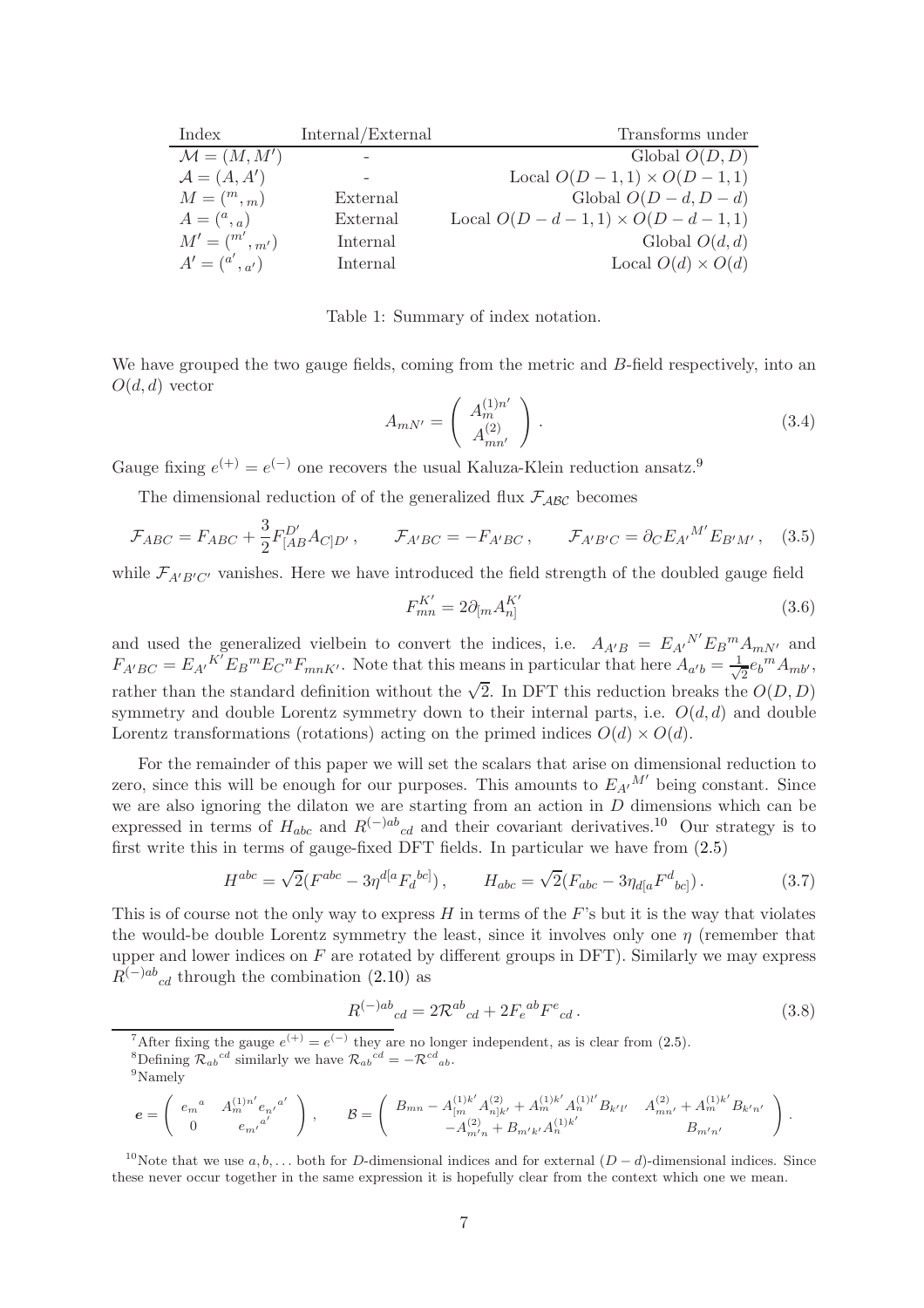However, it will be more convenient for our purposes to include some quadratic terms in  $H$  and work instead with

<span id="page-8-0"></span>
$$
\hat{R}^{ab}{}_{cd} = R^{(-)ab}{}_{cd} + aH^{abe}H_{ecd} + bH^a{}_{e[c}H_{d]}{}^{be},\tag{3.9}
$$

where  $a$  and  $b$  are constants to be fixed. Let us now compute the dimensional reduction of this object. We first promote it to an expression in terms of (gauge-fixed) generalized fluxes using [\(3.7\)](#page-7-5) and [\(3.8\)](#page-7-6). Next, we use the reduction of the generalized flux [\(3.5\)](#page-7-7), recalling the definition of  $\mathcal{R}^{ab}{}_{cd}$  in [\(2.8\)](#page-6-2) and letting  $E_{A'}{}^{M'}$  be constant. Denoting again the D-dimensional  $\hat{R}$  as  $\hat{\mathcal{R}}$  one finds the reduction

$$
\hat{\mathcal{R}}^{ab}{}_{cd} = \hat{\mathcal{R}}^{ab}{}_{cd} + \Delta^{ab}{}_{cd},
$$
\n
$$
\hat{\mathcal{R}}^{a'b}{}_{cd} = \hat{\mathcal{R}}^{a'b}{}_{cd} + \Delta^{a'b}{}_{cd},
$$
\n
$$
\hat{\mathcal{R}}^{ab}{}_{c'd} = \hat{\mathcal{R}}^{ab}{}_{c'd} + \Delta^{ab}{}_{c'd},
$$
\n
$$
\hat{\mathcal{R}}^{a'b'}{}_{cd} = \hat{\mathcal{R}}^{a'b'}{}_{cd} + \Delta^{a'b'}{}_{cd},
$$
\n
$$
\hat{\mathcal{R}}^{ab}{}_{c'd'} = \hat{\mathcal{R}}^{ab}{}_{c'd'} + \Delta^{ab}{}_{c'd'} ,
$$
\n
$$
\hat{\mathcal{R}}^{a'b}{}_{c'd} = \hat{\mathcal{R}}^{a'b}{}_{c'd} + \Delta^{a'b}{}_{c'd},
$$
\n(3.10)

while the components with more than two primed indices vanish. As discussed at the end of the previous section, the object we started with does not respect the D-dimensional double Lorentz symmetry. After the reduction we are interested only in the internal double Lorentz symmetry rotating the primed indices. We have therefore split the RHS into terms which are compatible with this symmetry (primed indices contracted only with  $\eta^{a'b'}$ ) and terms which would explicitly violate it (primed indices contracted with  $\delta_{h'}^{\alpha'}$  $\alpha'_{b'}$ ). The ones that are compatible with such a symmetry are

$$
\hat{R}^{ab}{}_{cd} = R^{(-)ab}{}_{cd} + aH'^{abe}H'_{ecd} + bH'^{a}_{e}{}_{[c}H'^{eb}{}_{d]} + 2(a-1)\eta_{e'f'}F^{e'ab}F^{f'}_{cd} \n+ 2a\eta^{e'f'}F_{e'}{}^{ab}F_{f'cd} + 2b\eta_{e'f'}F^{e'a}{}_{[c}F^{f'b}{}_{d]} + 2(b-2)\eta^{e'f'}F_{e'c}{}^{[a}F_{f'd}{}^{b]},
$$
\n
$$
\hat{R}^{a'b}{}_{cd} = -\sqrt{2}\left(\nabla^{(-)b}F^{a'}{}_{cd} + aF^{a'be}H'_{ecd} - bF^{a'}_{e[c}H'^{eb}{}_{d]}\right),
$$
\n
$$
\hat{R}^{ab}{}_{c'd} = \sqrt{2}\left(\nabla^{(+)}_{d}F_{c'}{}^{ab} - aH'^{abe}F_{c'de} + bF^{e[a}_{c'}H'^{b]}{}_{ed}\right),
$$
\n
$$
\hat{R}^{a'b'}{}_{cd} = 2(2-b)F^{[a'}_{ce}F^{b']e}{}_{d},
$$
\n
$$
\hat{R}^{ab}{}_{c'd'} = 2(2-b)F^{ae}_{[c'}F_{d']e}{}^{b},
$$
\n
$$
\hat{R}^{a'b}{}_{c'd} = (2-b)F^{be}_{c'}F^{a'}_{ed} - 2aF^{a'be}F_{c'd}{}_{d},
$$
\n(3.11)

where  $\nabla^{(\pm)}$  uses the spin connection  $\omega_a^{(\pm)bc}$  and H is everywhere replaced by

$$
H'_{abc} = H_{abc} - 3\sqrt{2}F_{[ab}^{D'}A_{c]D'}.
$$
\n(3.12)

The precise form of these terms will not be important for us, only that they are compatible with an internal double Lorentz symmetry and so could arise from a DFT description. What will be important here is the form of the terms which would explicitly violate  $O(d) \times O(d)$ , by containing contractions of an upper and a lower internal index (or a raising/lowering of a free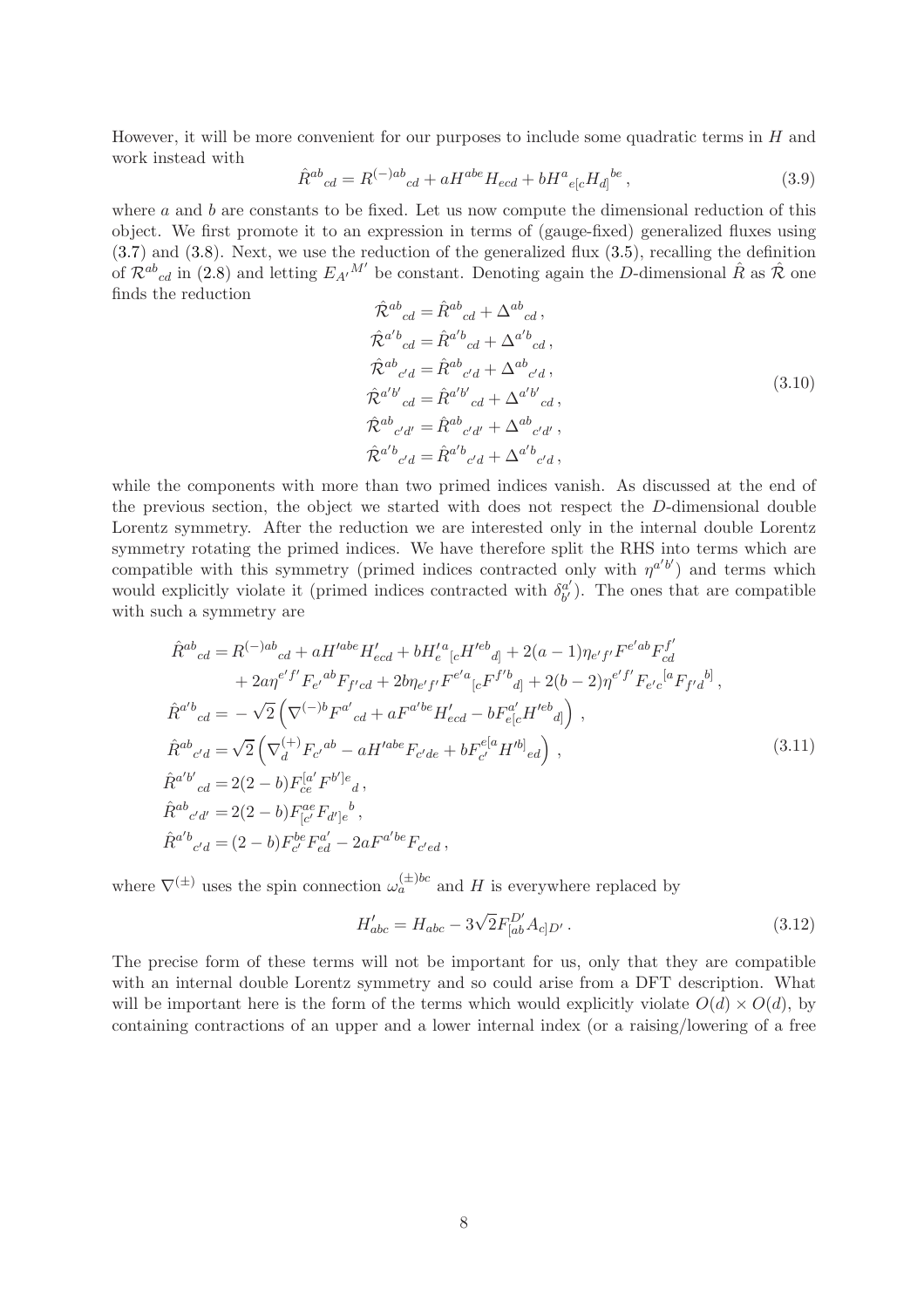internal index by  $\eta^{a'b'}/\eta_{a'b'}$ ). They are

$$
\Delta^{ab}{}_{cd} = 2aF^{e'ab}F_{e'cd} + 2(1+a)F^{ab}_{e'}F^{e'}_{cd} + 4bF^{e'[a}{}_{[c}F_{|e']}{}^{b]}_{d]},
$$
  
\n
$$
\Delta^{a'b}{}_{cd} = -a\sqrt{2}\eta^{a'f'}F^{be}_{f'}H'_{ecd} + b\sqrt{2}\eta^{a'f'}F_{f'e[c}H'^{eb}{}_{d]},
$$
  
\n
$$
\Delta^{ab}{}_{c'd} = -a\sqrt{2}\eta_{c'f'}F^{f'}_{de}H'^{abe} + b\sqrt{2}\eta_{c'f'}F^{f'e[a}H'^{b]}_{ed},
$$
  
\n
$$
\Delta^{a'b'}{}_{cd} = -4b\eta^{f'[a'}F_{f'e[c}F^{b']}{}_{d]}^e + 2b\eta^{f'[a'}F_{f'ce}\eta^{b']g'}F_{g'd}^e,
$$
  
\n
$$
\Delta^{ab}{}_{c'd'} = -4bF^{e[a}_{[c'}\eta_{d']f'}F^{[f'[b]}{}_{e} + 2b\eta_{f'[c'}F^{f'ae})\eta_{d']g'}F^{g'b}{}_{e},
$$
  
\n
$$
\Delta^{a'b}{}_{c'd} = -2a\eta^{a'f'}F_{f'}{}^{be}F_{c'ed} - b\eta_{c'f'}F^{f'be}F^{a'}_{ed} - 2aF^{a'be}\eta_{c'f'}F^{f'}{}_{ed} - bF^{be}_{c'}\eta^{a'f'}F_{f'ed}
$$
  
\n
$$
-2a\eta^{a'f'}F_{f'}{}^{be}\eta_{c'g'}F^{g'}{}_{ed} - b\eta_{c'f'}F^{f'be}\eta^{a'g'}F_{g'd}.
$$
  
\n(3.13)

Actually, we will only need the first three expressions, because we will confine ourselves only to terms quadratic in the KK gauge field strength. Now we are ready to turn to the question of  $O(d, d)$  invariance of the reduced action.

#### <span id="page-9-0"></span>4 Requiring  $O(d, d)$  invariance of the reduced action

We wish to fix the form of the D-dimensional action by requiring that the reduced theory is  $O(d, d)$  invariant. Actually, rather than requiring  $O(d, d)$  invariance, we will just require that the terms which would explicitly violate it, by not being compatible with an internal double Lorentz  $O(d) \times O(d)$  symmetry and therefore cannot come from a DFT formulation, cancel out. These are precisely the terms which contain contractions of an upper and a lower internal (primed) index, since these indices would have to transform differently under the two  $O(d)$  factors. The cancellation of these terms turns out to be a very strong requirement, which will completely fix the form of the D-dimensional action. In fact, it turns out to be enough to ignore the internal scalars and to consider only the terms in the reduced action which are quadratic in the gauge field strength  $F_{ab}^{a'}$ . As mentioned in the introduction we will further ignore the dilaton and work only up to fifth order in fields.

We start from the following ansatz for the D-dimensional Lagrangian<sup>[11](#page-9-1)</sup>

<span id="page-9-2"></span>
$$
L = \frac{1}{16} t_8 t_8 \hat{R}^4 + \frac{1}{8} \varepsilon_9 \varepsilon_9 (F^2 + H^2) \hat{R}^3.
$$
 (4.1)

These terms are shorthand for the following expressions

$$
t_8 t_8 \hat{R}^4 = t_{a_1 \cdots a_8} t^{b_1 \cdots b_8} \hat{R}^{a_1 a_2}{}_{b_1 b_2} \hat{R}^{a_3 a_4}{}_{b_3 b_4} \hat{R}^{a_5 a_6}{}_{b_5 b_6} \hat{R}^{a_7 a_8}{}_{b_8 b_8} \,, \tag{4.2}
$$

$$
\varepsilon_9 \varepsilon_9 (F^2 + H^2) \hat{R}^3 = \varepsilon_{ca_1 \cdots a_9} \varepsilon^{cb_1 \cdots b_9} \left( \frac{c}{4} \left[ F_{b_1}{}^{a_1 a_2} F^{a_3}{}_{b_2 b_3} - \frac{1}{9} F^{a_1 a_2 a_3} F_{b_1 b_2 b_3} \right] \right)
$$
(4.3)

$$
+ \frac{d}{36} H^{a_1 a_2 a_3} H_{b_1 b_2 b_3} + \frac{e}{4} H_{b_1}{}^{a_1 a_2} H^{a_3}{}_{b_2 b_3} \Big) \hat{R}^{a_4 a_5}{}_{b_4 b_5} \hat{R}^{a_6 a_7}{}_{b_6 b_7} \hat{R}^{a_8 a_9}{}_{b_8 b_9} ,
$$

where  $t_8$  is defined in [\(1.4\)](#page-1-2) and  $\hat{R}$  in [\(3.9\)](#page-8-0). Note that  $\hat{R}$  contains two free parameters a, b and above we have introduced three additional free parameters  $c, d, e$ . These will become fixed later. The F's appearing in the above expression can be written in terms of the spin connection  $\omega$  and H using  $(2.5)$ , but we write them this way here since then we can carry out the dimensional reduction directly. The precise combination of  $F$ 's with different index structure is dictated by

<span id="page-9-1"></span><sup>&</sup>lt;sup>11</sup>The numerical factors are introduced for convenience. We ignore the factor  $e^{-2\Phi}$  since we set the dilaton to zero here.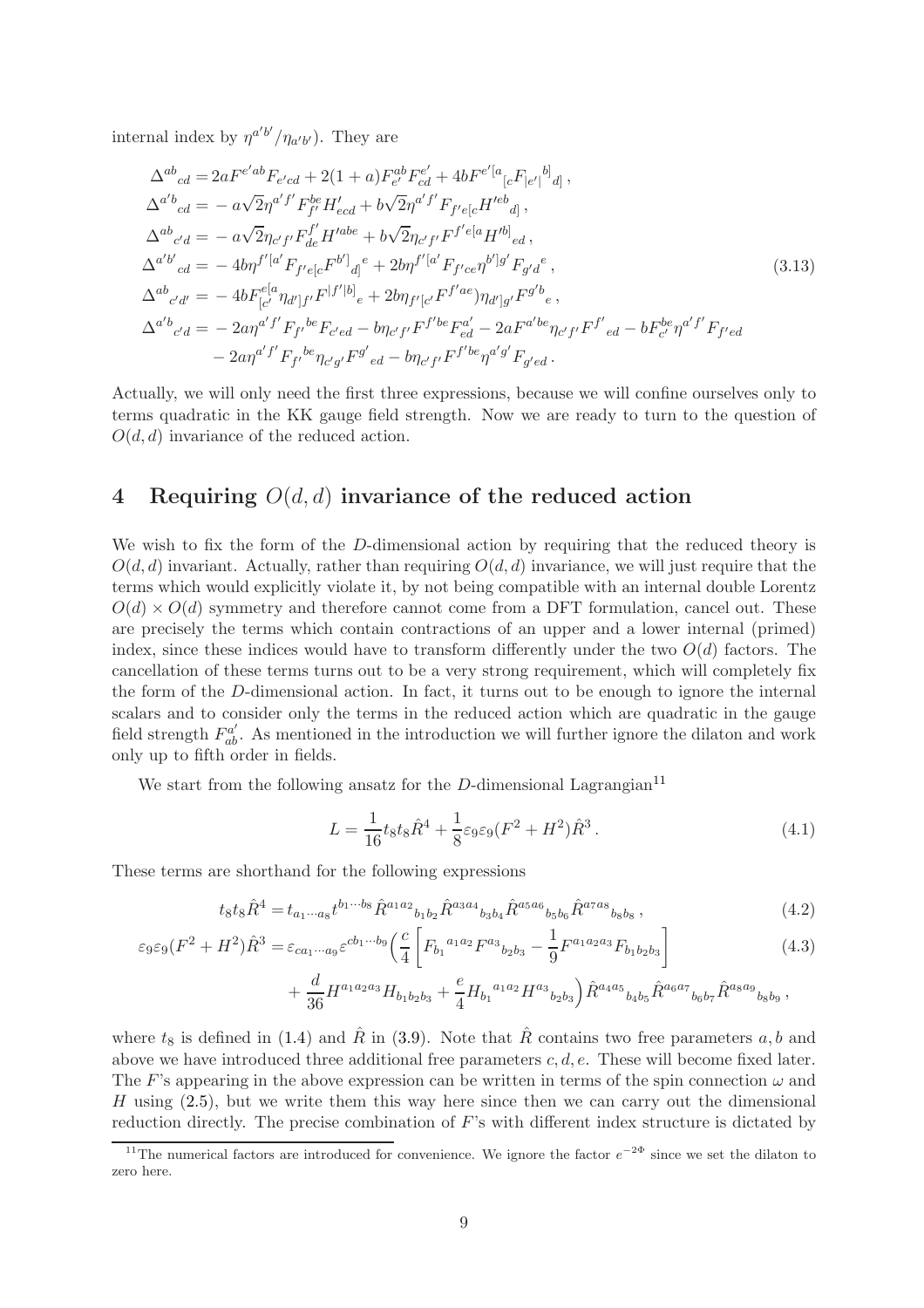the requirement that the action should be Lorentz invariant up to a total derivative. This means that one can add a total derivative to complete these terms to  $\varepsilon_8 \varepsilon_8 R^4$  (see the introduction).

Dimensionally reducing this Lagrangian using the results of the previous section gives rise to terms that would explicitly violate an internal double Lorentz symmetry of the following schematic form (ignoring the scalars and terms with more powers of  $F$ )

$$
\frac{1}{16}t_8t_8\hat{R}^4 \to t_8t_8F^2\hat{R}^3 + t_8F H \nabla F \hat{R}^2\,,\tag{4.4}
$$

$$
\frac{1}{8}\varepsilon_9\varepsilon_9(F^2+H^2)\hat{R}^3 \to \varepsilon_8\varepsilon_8 F^2\hat{R}^3 + \varepsilon_8\varepsilon_8(\omega F + HF)\nabla F\hat{R}^2 + \varepsilon_8\varepsilon_8(\omega^2 + H^2)\nabla F^2\hat{R},\qquad(4.5)
$$

where we have kept only terms up to fifth order in fields, so  $\hat{R}$  can be replaced by  $R^{(-)}$ . The last term in the second line looks very non-Lorentz covariant. To write it more covariantly we have to integrate by parts. It is convenient to organize the calculation in powers of H. We start by considering the double Lorentz violating terms in the reduced theory which do not contain H.

#### <span id="page-10-0"></span>4.1 Terms of order  $H^0$

Setting  $H = 0$  and looking at the order  $F^2$  terms we have, up to total derivatives and higher order terms,

$$
t_{8}t_{8}F^{2}R^{3} = \frac{1}{2}\left(aF^{a'cd}F_{a'ab} + (1+a)F^{cd}_{a'}F^{a'}_{ab} - 2bF^{a'c}_{a}F_{a'b}{}^{d}\right)(t_{8}t_{8}R^{3})^{ab}_{cd},
$$
  
\n
$$
\varepsilon_{8}\varepsilon_{8}F^{2}R^{3} = \frac{1}{16}\left[ (c+d+3e)F^{cd}_{a'}F^{a'}_{ab} + (d+3e)F^{a'cd}F_{a'ab} \right](\varepsilon_{8}\varepsilon_{8}R^{3})^{ab}_{cd},
$$
  
\n
$$
\varepsilon_{8}\varepsilon_{8}\omega F \nabla F R^{2} = \frac{3c}{8}F^{cd}_{a'}F^{a'}_{ab}(\varepsilon_{8}\varepsilon_{8}R^{3})^{ab}_{cd},
$$
  
\n
$$
\varepsilon_{8}\varepsilon_{8}\omega^{2} \nabla F^{2}R = \frac{3c}{16}F^{cd}_{a'}F^{a'}_{ab}(\varepsilon_{8}\varepsilon_{8}R^{3})^{ab}_{cd}.
$$
  
\n(4.6)

These terms explicitly violate the would-be internal Lorentz symmetry since they contain a contraction of a lower and and upper primed index. To have any hope of an  $O(d, d)$  invariant reduced action we must require that they cancel. Clearly the terms with the  $t_8t_8$  structure and  $\varepsilon_8\varepsilon_8$  structure must cancel separately. The only way this can happen is if the combinations of  $F^2$ terms are such that  $(F^2)_{abcd} = -(F^2)_{cdab}$ , since then they give zero due to the contraction with the  $R<sup>3</sup>$  terms which are symmetric under exchanging the pairs of indices due to the symmetry of the Riemann tensor. This in turn requires the free coefficients to satisfy<sup>[12](#page-10-1)</sup>

$$
a = -\frac{1}{2}
$$
,  $b = 0$  and  $d + 3e = -5c$ . (4.7)

Having partially fixed the free parameters we can now go back to the general  $H \neq 0$  case and we find (to this order  $\hat{R} = R^{(-)}$ )

<span id="page-10-2"></span>
$$
t_8 t_8 F^2 \hat{R}^3 = \frac{1}{4} t_8 t_8 (F_{a'} F^{a'} - F^{a'} F_{a'}) \hat{R}^3 ,\qquad (4.8)
$$

<span id="page-10-1"></span><sup>&</sup>lt;sup>12</sup>In fact, this also ensures that the order  $F<sup>4</sup>$  terms vanish since the symmetries of the Riemann tensor are the same.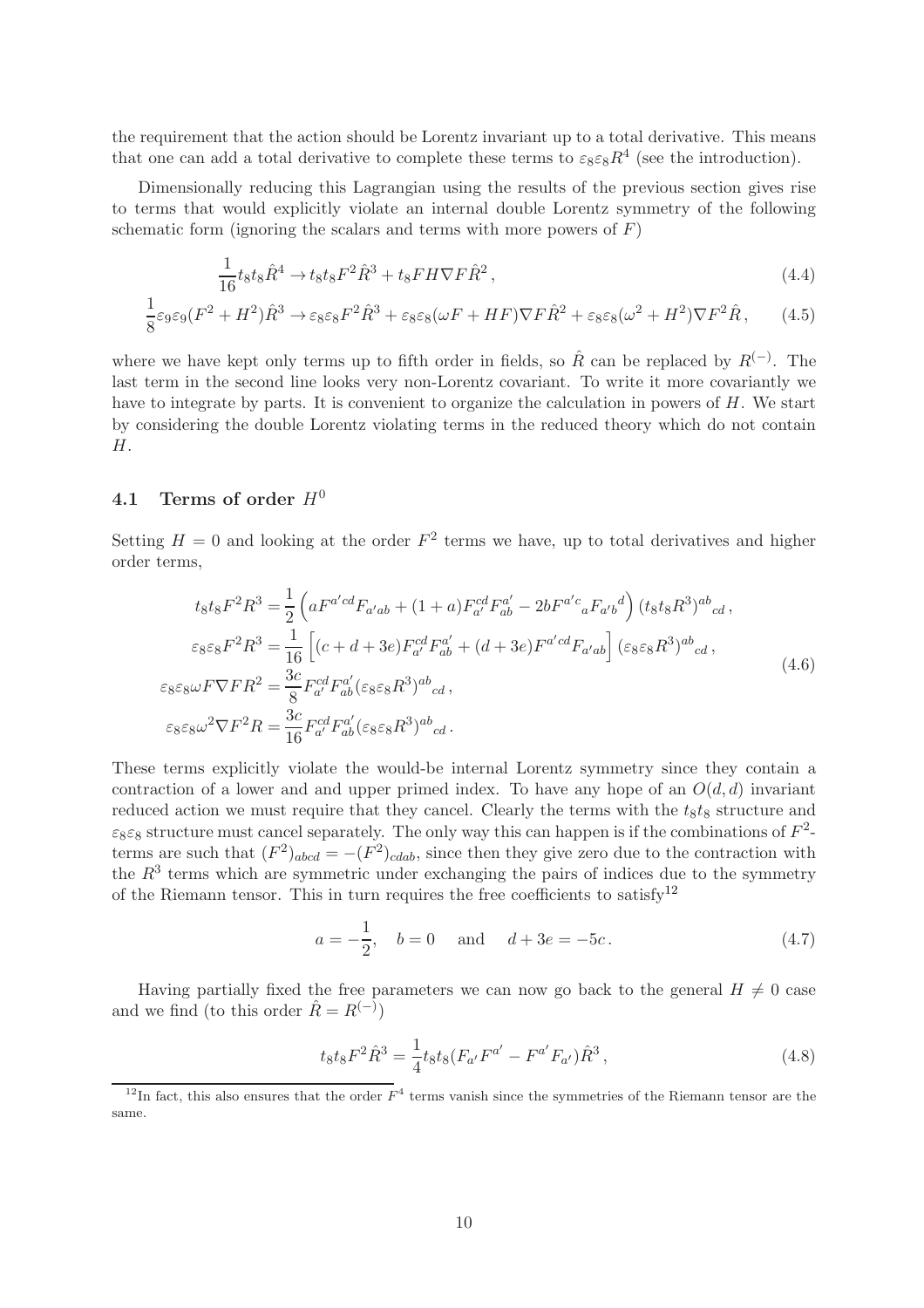where the index structure on the first factor is  $F_{a'}^{ab}F_{cd}^{a'} - F^{a'ab}F_{a'cd}$  and

<span id="page-11-5"></span><span id="page-11-4"></span><span id="page-11-3"></span>
$$
t_{8}FH\nabla F\hat{R}^{2} = 12t^{b_{1}\cdots b_{8}}F_{a'}^{ae}\nabla^{d}F_{b_{1}b_{2}}^{a'}H_{eb_{3}b_{4}}\hat{R}_{acb_{5}b_{6}}\hat{R}^{c}{}_{db_{7}b_{8}}- 12t_{a_{1}\cdots a_{8}}F_{b'c}^{a'}\nabla^{d}F_{a'}^{a_{1}a_{2}}H^{ea_{3}a_{4}}\hat{R}^{a_{5}a_{6}bc}\hat{R}^{a_{7}a_{8}}{}_{cd}- 3t^{b_{1}\cdots b_{8}}F_{a'}^{ae}\nabla_{a}F_{b_{1}b_{2}}^{a'}H_{eb_{3}b_{4}}\hat{R}^{cd}{}_{b_{5}b_{6}}\hat{R}_{dcb_{7}b_{8}}+ 3t_{a_{1}\cdots a_{8}}F_{b'c}^{a'}\nabla^{b}F_{a'}^{a_{1}a_{2}}H^{ea_{3}a_{4}}\hat{R}^{a_{5}a_{6}}{}_{cd}\hat{R}^{a_{7}a_{8}dc},
$$
\n(4.9)

while the  $\varepsilon_8 \varepsilon_8$ -terms are, again dropping total derivatives and higher order terms,

$$
\varepsilon_{8}\varepsilon_{8}F^{2}\hat{R}^{3} = -\frac{c}{16}\varepsilon_{8}\varepsilon_{8}(4F_{a'}F^{a'} + 5F^{a'}F_{a'})\hat{R}^{3},
$$
\n(4.10)\n
$$
\varepsilon_{8}\varepsilon_{8}(\omega^{2} + H^{2})\nabla F^{2}\hat{R} = \frac{3c}{16}\varepsilon_{8}\varepsilon_{8}(F_{a'}F^{a'})\hat{R}^{3} + \frac{3e}{2}\varepsilon_{8}\varepsilon_{8}(F_{a'}F^{a'})\nabla H\nabla H\hat{R} - \frac{8!}{6}(d+e)\nabla_{[a_{1}}H^{a_{1}a_{2}a_{3}}\nabla^{a_{4}}H_{a_{2}a_{3}a_{4}}F^{a_{5}a_{6}}_{a'}F^{a'}_{a_{5}a_{6}}\hat{R}^{a_{7}a_{8}}_{a_{7}a_{8}] ,
$$
\n(4.11)

$$
\varepsilon_{8}\varepsilon_{8}(\omega F + HF)\nabla F\hat{R}^{2} = \frac{3c}{8}\varepsilon_{8}\varepsilon_{8}(F_{a'}F^{a'})\hat{R}^{3} - \frac{3e}{2}\varepsilon_{8}\varepsilon_{8}(F_{a'}F^{a'})\nabla H\hat{R}^{2} + 7!(d+e)\left(H^{a_{1}a_{2}a_{3}}F_{a'|a_{1}a_{2}}\nabla^{a_{4}}F_{a_{3}a_{4}}^{a'} + H_{[a_{1}a_{2}a_{3}}F_{a'}^{a_{1}a_{2}}\nabla_{a_{4}}F^{a'a_{3}a_{4}}\right)\hat{R}^{a_{5}a_{6}}{}_{a_{5}a_{6}}\hat{R}^{a_{7}a_{8}}{}_{a_{7}a_{8}}.\tag{4.12}
$$

#### <span id="page-11-0"></span>4.2 Terms of order  $H^1$

Again we consider the terms in the reduced theory which would not be compatible with an internal double Lorentz symmetry, but this time the ones linear in H. From the  $\varepsilon_8$ -terms we have

$$
-\frac{15c+12e}{8}\varepsilon_8\varepsilon_8(F_{a'}F^{a'})\nabla HR^2 + 2\cdot 7!(d+e)H^{a_1a_2a_3}F_{a'[a_1a_2}\nabla^{a_4}F^{a'}_{a_3a_4}R^{a_5a_6}{}_{a_5a_6}R^{a_7a_8}{}_{a_7a_8]}.
$$
\n(4.13)

Note that in the first term we may integrate by parts to have the derivative acting on  $F$  rather than  $H$ . The  $t_8$ -terms give

<span id="page-11-6"></span><span id="page-11-2"></span><span id="page-11-1"></span>
$$
-\frac{3}{4}t_8t_8(F_{a'}F^{a'})\nabla HR^2 + 12t^{a_1\cdots a_8}F_{a'}^{ab}\nabla_d F_{a_1a_2}^{a'}H_{ba_3a_4}R_{aca_5a_6}R^{cd}_{a_7a_8} +3t^{a_1\cdots a_8}F_{a'}^{ab}\nabla_a F_{a_1a_2}^{a'}H_{ba_3a_4}R_{cda_5a_6}R^{cd}_{a_7a_8} - (F^{a'} \leftrightarrow F_{a'})
$$
 (4.14)

The first step is to rewrite the first term so that the derivative is acting on  $F$  instead of  $H$ , since all other terms can be written in that form. To start with we have

$$
t_{8}t_{8}(F_{a'}F^{a'})\nabla HR^{2} \sim 8t^{a_{1}\cdots a_{8}}F_{a'}^{ab}F_{a_{1}a_{2}}^{a'}\nabla_{b}H_{ca_{3}a_{4}}R^{cd}_{a_{5}a_{6}}R_{da_{7}a_{8}}+ 8t^{a_{1}\cdots a_{8}}F_{a'}^{ab}F_{a_{1}a_{2}}^{a'}\nabla^{c}H^{d}_{a_{3}a_{4}}R_{da_{3}a_{6}}R_{bca_{7}a_{8}} - 4t^{a_{1}\cdots a_{8}}F_{a'}^{ab}F_{a_{1}a_{2}}^{a'}\nabla_{c}H_{da_{3}a_{4}}R^{cd}_{a_{5}a_{6}}R_{aba_{7}a_{8}}+ 8t^{a_{1}\cdots a_{8}}\nabla_{c}(F_{a'}^{ab}F_{a_{1}a_{2}}^{a'})H_{ba_{3}a_{4}}R^{cd}_{a_{5}a_{6}}R_{da_{a_{7}a_{8}}} + 2t^{a_{1}\cdots a_{8}}\nabla_{a}(F_{a'}^{ab}F_{a_{1}a_{2}}^{a'})H_{ba_{3}a_{4}}R^{cd}_{a_{5}a_{6}}R_{cda_{7}a_{8}}+ 8t^{a_{1}\cdots a_{8}}F_{a'}^{ab}F_{a_{1}a_{2}}^{a'}H_{ba_{3}a_{4}}\nabla_{c}R^{cd}_{a_{5}a_{6}}R_{da_{7}a_{8}},
$$
\n(4.15)

where '∼' means up to total derivatives and higher order terms. The last term can be removed by a field redefinition since it is proportional to the equations of motion at this order. The next step is to rewrite the first three so that the derivative is acting on  $F$  rather than  $H$ . It is convenient to start with the terms with the fewest number of 'traces' (contractions of pairs of anti-symmetrized indices) and work upwards in the number of traces. The calculations are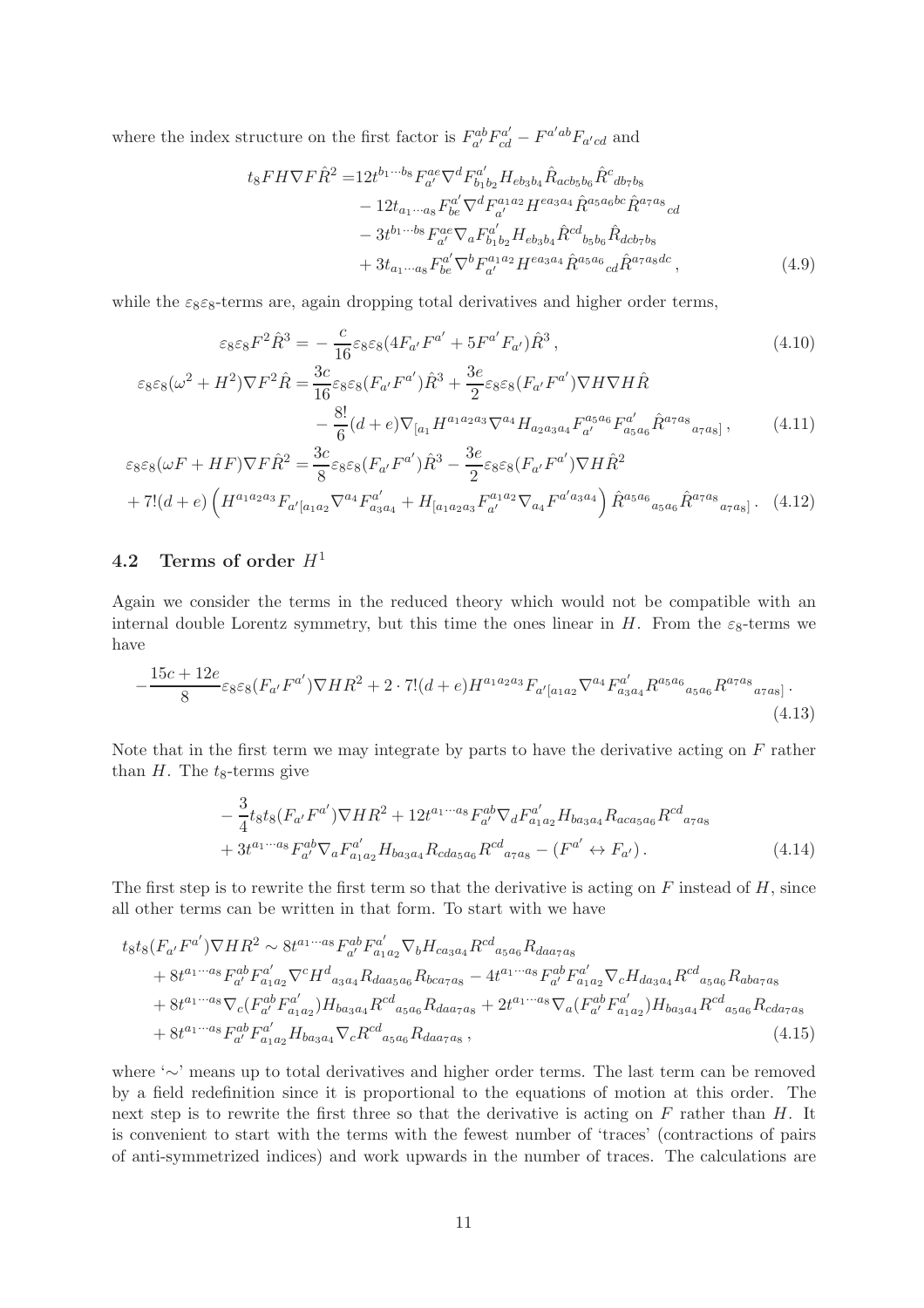long and some details are provided in appendix [B.1.](#page-17-1) When the dust settles one finds that the contribution of the  $t_8$ -terms in  $(4.14)$  can be written as

<span id="page-12-2"></span>
$$
-\frac{3}{8}\varepsilon_8\varepsilon_8(F_{a'}F^{a'})\nabla HR^2 + 12F_{a'ab}H_{def}Y^{a'abdef} - 12F_{ab}^{a'}H_{def}Y_{a'}^{abdef},\tag{4.16}
$$

where  $Y^{a'abdef}$  and  $Y_{a'}^{abdef}$  have the structure  $\nabla F R^2$  and are defined in [\(B.3\)](#page-18-0). Importantly, the Y-terms involve no contractions between the  $F$  and  $H$  sitting in front. This means that they can be canceled by adding terms quadratic in  $H$ , with no index contracted between the two  $H$ 's, to the D-dimensional Lagrangian without introducing additional unwanted terms in the reduced theory. One finds that the following terms do the job

$$
\begin{split} &6 \Big( \frac{8}{3} H_{abc} H^{def} \hat{R}^{ag}{}_{dh} \hat{R}^{bh}{}_{ek} \hat{R}^{ck}{}_{fg} + 8 H_{ab}{}^c H_d{}^{ef} \hat{R}^{ad}{}_{gh} \hat{R}^{bh}{}_{ek} \hat{R}^{kg}{}_{cf} - 4 H_{abc} H^{def} \hat{R}^{ab}{}_{dg} \hat{R}^{ch}{}_{ek} \hat{R}^{gh}{}_{fh} \\ & - 4 H_{abc} H^{def} \hat{R}^{ag}{}_{de} \hat{R}^{bh}{}_{fk} \hat{R}^{ck}{}_{gh} - 2 H_{ab}{}^c H^{de}{}_f \hat{R}^{ab}{}_{gh} \hat{R}^{hk}{}_{de} \hat{R}^{fg}{}_{ck} + H_{abc} H^{def} \hat{R}^{ab}{}_{de} \hat{R}^{ca}{}_{hk} \hat{R}^{hk}{}_{fg} \\ & + H_{abc} H^{def} \hat{R}^{ab}{}_{gh} \hat{R}^{ck}{}_{de} \hat{R}^{gh}{}_{fk} + H_{abc} H^{def} \hat{R}^{ab}{}_{fe} \hat{R}^{ab}{}_{fh} \hat{R}^{ck}{}_{gh} \Big) \,. \end{split}
$$

But we will work with a simpler form for these terms, which agrees with the above up to terms of order  $H^4$ , given in [\(1.10\)](#page-2-2). Finally, the remaining term cancels against the  $\varepsilon_8$ -term in [\(4.13\)](#page-11-2) provided that

$$
c = \frac{1}{5}, \quad d = \frac{1}{2}, \quad e = -\frac{1}{2},
$$
 (4.17)

<span id="page-12-0"></span>fixing all remaining free coefficients in our ansatz [\(4.3\)](#page-9-2).

### 4.3 Terms of order  $H^2$

At this order we have from the  $t_8$ -terms  $(4.8)$  and  $(4.9)^{13}$  $(4.9)^{13}$  $(4.9)^{13}$ 

$$
-12t_{a_1\cdots a_8}F_{ab}^{a'}\nabla^d F_{a'}^{a_1a_2}H^{ba_3a_4}(\nabla H)^{aca_5a_6}R^{a_7a_8}{}_{cd}-12t_{a_1\cdots a_8}F_{ab}^{a'}\nabla^d F_{a'}^{a_1a_2}H^{ba_3a_4}R^{aca_5a_6}(\nabla H)_{cd}^{a_7a_8}
$$
  

$$
-6t_{a_1\cdots a_8}F_{ab}^{a'}\nabla^a F_{a'}^{a_1a_2}H^{ba_3a_4}(\nabla H)^{cda_5a_6}R^{a_7a_8}{}_{cd}+(F^{a'}\leftrightarrow F_{a'})
$$
 (4.18)

and from the  $\varepsilon_8$ -terms  $(4.10)$ – $(4.12)$ 

$$
-\frac{9}{4}\varepsilon_8\varepsilon_8(F_{a'}F^{a'})\nabla H\nabla H R \sim -\frac{9}{4}8!F_{a'}^{ab}\nabla^c F_{[ab}^{a'}H^d{}_{cd}\nabla^e H^f{}_{ef}R^{gh}{}_{gh} \,.
$$
 (4.19)

In addition we have the terms coming from the reduction of the  $H^2R^3$ -terms in [\(1.10\)](#page-2-2). It is not hard to see that these terms cannot cancel. It is therefore clear that one has to add terms of the form  $H^2 \nabla H^2 R$  to the D-dimensional Lagrangian. However, if these terms have a contraction between the two H's without derivatives they will give terms of the form  $F^2 \nabla H^2 R$ , but all the terms we need to cancel have the form  $F\nabla F H \nabla H R$ . Therefore, we should only add such terms if they can be integrated by parts to put one derivative on  $F$ . This shortens the list of possible terms. Taking a basis of such terms (see the appendix) one finds after a long calculation that to cancel all internal double Lorentz violating terms in the reduced action one should add to the D-dimensional Lagrangian the terms in  $(1.11)$ , where the terms involving a contraction of  $HH$ 

<span id="page-12-1"></span><sup>&</sup>lt;sup>13</sup>Here  $(\nabla H)^{ab}{}_{cd} = \nabla^{[a} H^{b]}{}_{cd}$ .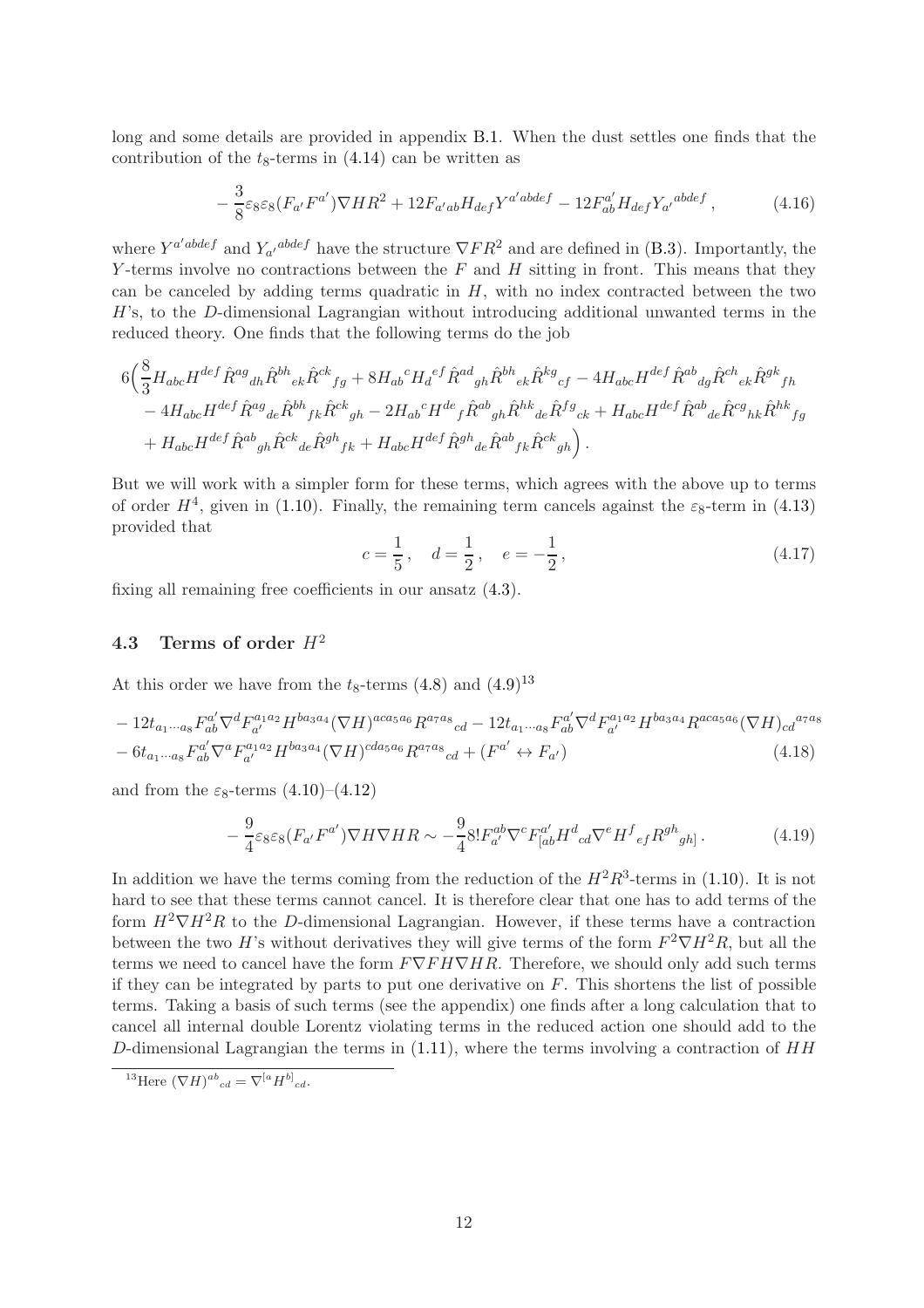or  $\nabla H \nabla H$  are

<span id="page-13-0"></span>
$$
L_{1} = -\frac{3}{2}H^{abk}H_{k}{}^{gh}\nabla^{[c}H_{aef}\nabla^{d}H_{bgh}R^{ef]}{}_{cd} - \frac{11}{4}H^{abg}H_{ef}{}^{h}\nabla^{[c}H_{ab}|^{k}|\nabla^{d}H_{kgh}R^{ef]}{}_{cd}
$$
  
\n
$$
-3H^{abk}H_{keg}\nabla^{[c}H_{abh}\nabla^{d}H_{f}{}^{[gh]}R^{ef]}{}_{cd} + 5H_{g}{}^{ak}H_{ke}{}^{b}\nabla^{[c}H_{abh}\nabla^{d}H_{f}{}^{[gh]}R^{ef]}{}_{cd}
$$
  
\n
$$
-\frac{5}{2}H^{ab}{}_{c}H^{gh}{}_{d}\nabla^{[c}H_{ef}{}^{k}|\nabla^{d}H_{kab}R^{ef]}{}_{gh} + \frac{5}{12}H^{abk}H_{k}{}^{gh}\nabla^{[c}H_{def}\nabla^{d}H_{abc}R^{ef]}{}_{gh}
$$
  
\n
$$
-5H_{e}{}^{ak}H_{k}{}^{gh}\nabla^{[c}H^{b]}{}_{cd}\nabla^{d}H_{abf}R^{ef]}{}_{gh} + 2H^{abk}H_{k}{}^{gh}\nabla^{[c}H_{def}\nabla^{d}H_{abh}R^{ef]}{}_{cg}
$$
  
\n
$$
-H^{abg}H_{ef}{}^{h}\nabla^{[c}H_{dh}{}^{k}|\nabla^{d}H_{abk}R^{ef]}{}_{cg} + 11H^{abg}H_{ef}{}^{h}\nabla^{[c}H_{da}{}^{k}|\nabla^{d}H_{bhk}R^{ef]}{}_{cg}
$$
  
\n
$$
-2H_{d}{}^{ag}H^{b}{}_{ef}\nabla^{[c}H_{bhk}\nabla^{d}H_{a}{}^{[hk]}R^{ef]}{}_{cg} - 2H^{abk}H_{k}{}^{gh}\nabla^{[c}H_{bcf}\nabla^{d}H_{adh}R^{ef]}{}_{cg}
$$
  
\n
$$
-6H^{ab}{}_{d}H^{gh}{}_{e}\nabla^{[c}H_{fak}\nabla^{d}H_{bh}{}^{[k]}R^{ef]}{}_{cg} - 6H_{d}{}^{ak}H_{k}{}^{gb}\
$$

while those containing no such contractions are

<span id="page-13-1"></span>
$$
L_{2} = \frac{5}{2} H_{a}{}^{bc} H^{def} \nabla^{[a} H_{bde} \nabla^{k} H_{cfk} R^{gh]}_{gh} + 6H^{abc} H^{de} {}_{f} \nabla^{[f} H_{cde} \nabla^{k} H_{abk} R^{gh]}_{gh} + 2H^{abc} H^{de} {}_{f} \nabla^{[f} H_{bdh} \nabla^{g} H_{cek} R^{hk]}_{ga} - 3H^{abc} H^{de} {}_{f} \nabla^{[f} H_{deh} \nabla^{g} H_{bck} R^{hk]}_{ga} - 6H^{ab} {}_{c} H^{def} \nabla^{[f} H_{bde} \nabla^{g} H_{chk} R^{hk]}_{ga} - \frac{2}{3} H^{ab} {}_{c} H^{def} \nabla^{[c} H_{bde} \nabla^{g} H_{bhk} R^{hk]}_{ga} + \frac{11}{24} H^{a} {}_{bc} H^{def} \nabla^{[b} H_{def} \nabla^{c} H_{ghk} R^{hk]}_{ga} + 16H^{ab} {}_{c} H^{de} {}_{f} \nabla^{[c} H_{dhk} \nabla^{f} H_{bgk} R^{hk]}_{a} + 4H^{a} {}_{bc} H^{def} \nabla^{[b} H_{deh} \nabla^{c} H_{fgk} R^{hk]}_{a} + 16H^{ab} {}_{c} H^{de} {}_{f} \nabla^{[c} H_{dhk} \nabla^{f} H_{beg} R^{hk]}_{a} + 4H^{a} {}_{bc} H^{def} \nabla^{[b} H_{deh} \nabla^{c} H_{fgk} R^{hk]}_{ab} - 3H^{abc} H^{de} {}_{f} \nabla^{[f} H_{cdk} \nabla^{g} H_{fgk} R^{hk]}_{ab} - H^{abc} H^{def} \nabla^{[f} H_{dek} \nabla^{g} H_{cgh} R^{hk]}_{ab} - 3H^{abc} H^{de} {}_{f} \nabla^{[f} H_{cdk} \nabla^{g} H_{egh} R^{hk]}_{ab} - 8H_{a}{}^{bc} H^{def} \nabla^{[a} H_{efk} \nabla^{g} H_{bgh} R^{kh]}_{cd} - 6H_{a}{}^{bc} H^{de} {}
$$

Here we have written the answer as far as possible in terms of terms with an anti-symmetrization of four indices which allows them to be integrated by parts to put the reduced terms in the form  $F\nabla F H \nabla H R$ . We find only two terms left over which cannot be cast in this form, namely the first two terms in [\(1.11\)](#page-2-3). This result is highly non-unique due to the many ways one can integrate by parts and use Bianchi identities to rewrite it. Our strategy was to simplify the expressions for  $L_1$  as much as possible first, before simplifying  $L_2$ , but the above expressions are probably not the best way to write these terms. Note that, ignoring factors of 2, the coefficients of the terms above involve only the prime factors 3, 5 or 11. This seems to suggest some substructure to these terms, but it is hard to say more without having a more systematic way to organize the terms.

We could now go on and consider terms of order  $H^3$  in the reduced action. However, since we have already fixed all the possible terms in the D-dimensional action that are relevant for us these terms would have to cancel automatically. It would be nice to verify this as a consistency check, but we have not done so since the calculations are quite long, we have only checked that all terms in the reduced action which need to cancel can again be put in the form  $F\nabla F H \nabla H^2$ .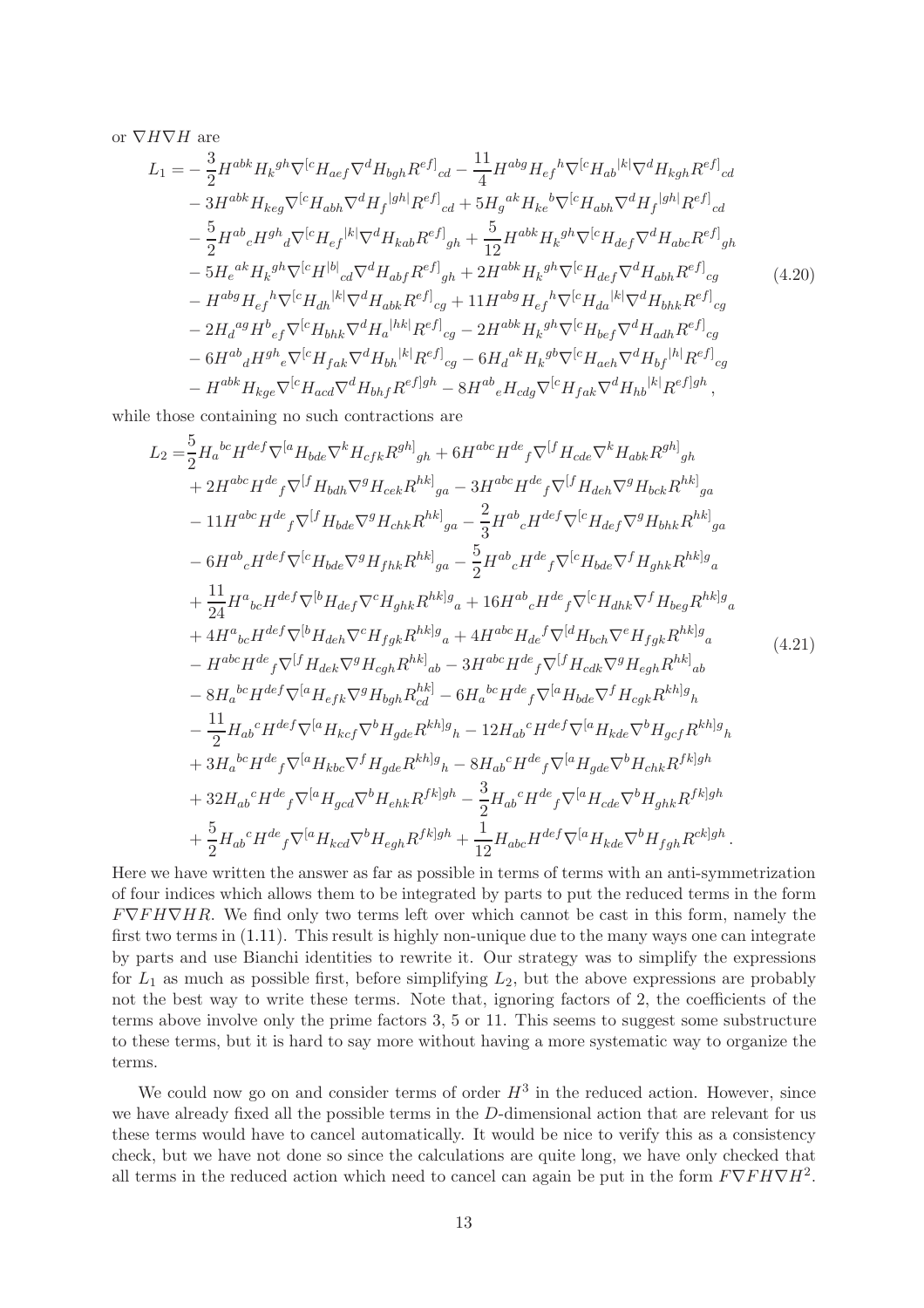### <span id="page-14-0"></span>5 Conclusions

We have seen how to complete the  $R^4$ -terms in the tree-level string effective action by requiring that the effective action reduced to  $D - d$  dimensions should have  $O(d, d)$  symmetry. In fact, we only required that terms which would not be compatible with  $O(d, d)$ , or rather an internal double Lorentz symmetry  $O(d) \times O(d)$ , cancel out. We carried this out to fifth order in fields ignoring dilaton terms. It is in principle straightforward to extend this to compute all the couplings, though it requires some work. However, given the complicated structure of the  $H^2 \nabla H^2 R$  terms, it would be important to first understand how to organize these terms. That the result is unique follows from [\[11\]](#page-21-10) and our result can be used as a guide to organizing the full (NS sector) completion of  $R^4$  found there in a better way.

It is clear from our calculations that  $O(d, d)$  symmetry appears due to very non-trivial cancellations in the reduced theory. Another important question is if it is possible to make the  $O(d, d)$  symmetry more manifest already in D dimension, probably at the expense of making Lorentz invariance less manifest.

## Acknowledgements

This work is supported by the grant "Integrable Deformations" (GA20-04800S) from the Czech Science Foundation (GACR).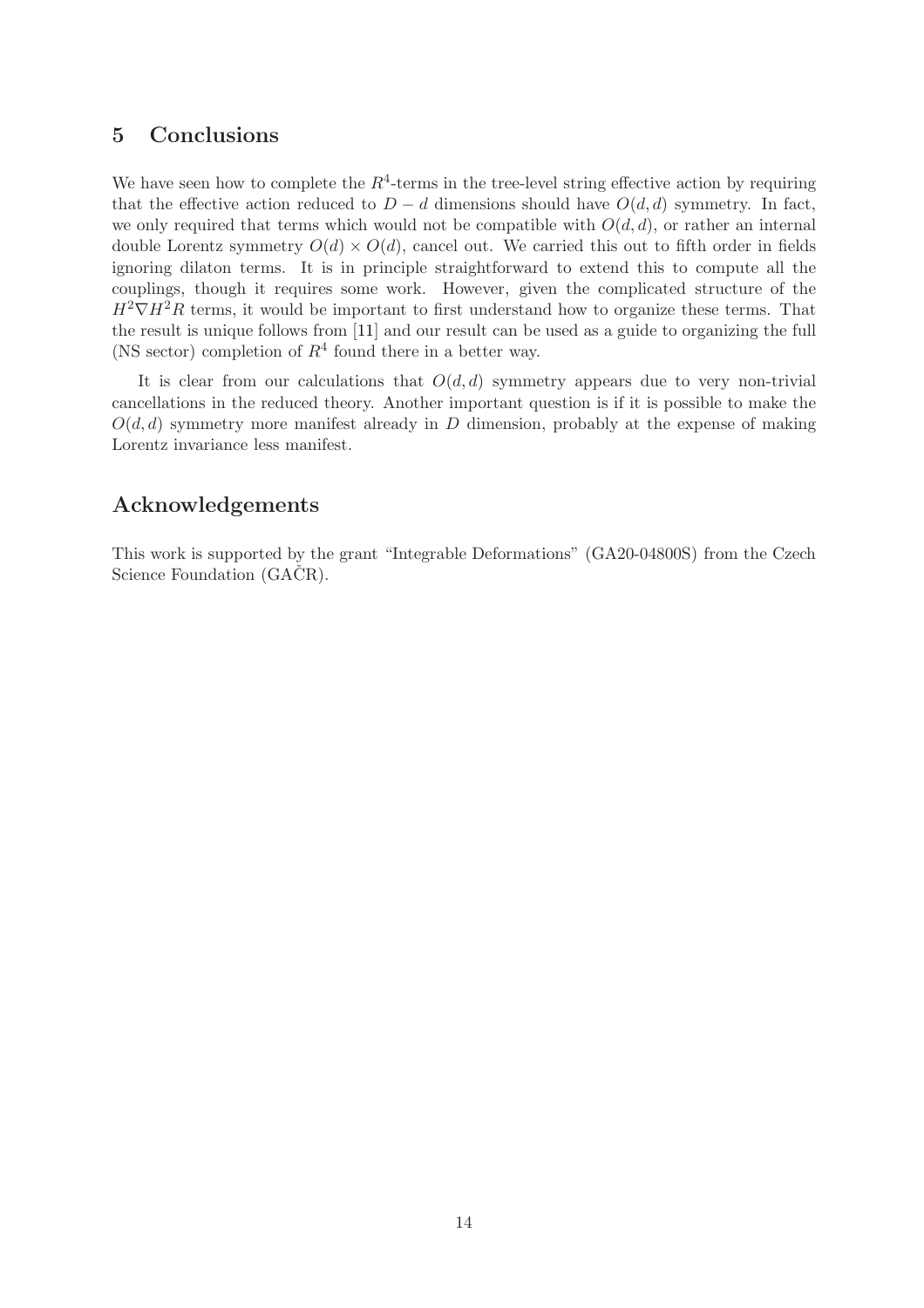## <span id="page-15-0"></span>A Proof of [\(1.8\)](#page-2-0)

For completeness we give here a direct proof of the equality of the two expressions in [\(1.8\)](#page-2-0). We make the proof slightly more general by considering an arbitrary power of  $R^{(-)}$ .

#### <span id="page-15-1"></span>A.1 Vanishing of terms linear in the spin connection

Let us first consider terms with one spin connection and show that they vanish up to total derivatives and higher order terms. They are

$$
- n! \omega^{a_1 a_2 a_3} H_{[a_1 a_2 a_3} R^{(-) a_4 a_5} a_4 a_5 \cdots R^{(-) a_{n-1} a_n} a_{n-1} a_n] + (H \to -H), \tag{A.1}
$$

which consists of a sum of terms with an even number of  $H$ 's of the form

$$
\omega^{a_1 a_2 a_3} H_{[a_1 a_2 a_3} \nabla^{a_4} H^{a_5}{}_{a_4 a_5} \cdots \nabla^{a_{6+2k}} H^{a_{7+2k}}{}_{a_{6+2k} a_{7+2k}} R^{a_{8+2k} a_{9+2k}}{}_{a_{8+2k} a_{9+2k}} \cdots R^{a_{n-1} a_n}{}_{a_{n-1} a_n]}.
$$
\n(A.2)

This term can be rewritten as follows

n + 1

$$
\frac{n+1}{3}\eta^{a_{5}b}\omega^{a_{1}a_{2}a_{3}}H_{[a_{1}a_{2}a_{3}}\nabla^{a_{4}}H_{ba_{4}a_{5}}(\nabla H\cdots\nabla H)^{a_{6}\cdots a_{7+2k}}a_{6}\cdots a_{7+2k}(R\cdots R)^{a_{8+2k}\cdots a_{n}}a_{8+2k}\cdots a_{n}] \n+ \eta^{a_{5}b}\omega^{a_{1}a_{2}a_{3}}H_{b[a_{1}a_{2}}\nabla^{a_{4}}H_{a_{3}a_{4}a_{5}}(\nabla H\cdots\nabla H)^{a_{6}\cdots a_{7+2k}}a_{6}\cdots a_{7+2k}(R\cdots R)^{a_{8+2k}\cdots a_{n}}a_{8+2k}\cdots a_{n}] \n+ \frac{4k}{3}\eta^{a_{5}b}\omega^{a_{1}a_{2}a_{3}}H_{[a_{1}a_{2}a_{3}}\nabla^{a_{4}}H_{a_{4}a_{5}a_{6}}\nabla^{a_{6}}H^{a_{7}}{}_{|b|a_{7}}(\nabla H\cdots\nabla H)^{a_{8}\cdots a_{7+2k}}a_{8}\cdots a_{7+2k}(R\cdots R)^{a_{8+2k}\cdots a_{n}}a_{8+2k}\cdots a_{n}] \n+ \frac{n-5-4k}{3}\eta^{a_{5}b}\omega^{a_{1}a_{2}a_{3}}H_{[a_{1}a_{2}a_{3}}\nabla^{a_{4}}H_{a_{n-1}a_{4}a_{5}}(\nabla H\cdots\nabla H)^{a_{6}\cdots a_{7+2k}}a_{6}\cdots a_{7+2k}(R\cdots R)^{a_{8+2k}\cdots a_{n}}a_{8+2k}\cdots |b|a_{n}]
$$
\n(A.3)

.

The first term is zero by the anti-symmetry in  $a_5$  and b and the last vanishes by the Bianchi identity for the last Riemann tensor. Integrating the second term by parts and dropping the total derivative and terms of higher order in fields it becomes minus the term we started with. This term is therefore given by  $1/2$  times the third term, i.e.

$$
\frac{2k}{9}\omega^{a_1 a_2 a_3} H_{[a_1 a_2 a_3} \nabla^{a_4} H_{a_4 a_5 a_6} \nabla_{a_7} H^{a_5 a_6 a_7} \left(\nabla H \cdots \nabla H\right)^{a_8 \cdots a_{7+2k}} a_8 \cdots a_{7+2k} \left(R \cdots R\right)^{a_{8+2k} \cdots a_n} a_{8+2k} \cdots a_n\tag{A.4}
$$

This vanishes if  $k = 0$ . If  $k > 0$  we can apply the same trick as above to lower the  $a_9$  index and following the same steps we find that the result vanishes unless  $k > 1$ . Clearly, continuing in this way we find that the result must vanish to all orders in  $H$ . This completes the proof that the terms linear in the spin connection vanish modulo total derivatives and higher order terms, which are not relevant for our discussions here.

#### <span id="page-15-2"></span>A.2 Remaining terms

Looking now at the terms quadratic in the spin connection, the first step is to note that

$$
\varepsilon_{a_1\cdots a_n} \varepsilon^{b_1\cdots b_n} \omega^{(+)a_1 a_2 a_3} \omega_{b_1 b_2 b_3}^{(-)} R^{(-)a_4 a_5}{}_{b_4 b_5} \cdots R^{(-)a_{n-1} a_n}{}_{b_{n-1} b_n}
$$
\n
$$
= - n! \omega^{(+)a_1 a_2 a_3} \omega_{[a_1 a_2 a_3}^{(-)} R^{(-)a_4 a_5}{}_{a_4 a_5} \cdots R^{(-)a_{n-1} a_n}{}_{a_{n-1} a_n]}
$$
\n
$$
= -(n+1)! \eta^{b a_1} \omega_{[b}^{(+) a_2 a_3} \omega_{a_1 a_2 a_3}^{(-)} R^{(-)a_4 a_5}{}_{a_4 a_5} \cdots R^{(-)a_{n-1} a_n}{}_{a_{n-1} a_n]}
$$
\n
$$
- n! \eta^{b a_1} \omega_{[a_1}^{(+) a_2 a_3} \omega_{[b] a_2 a_3}^{(-)} R^{(-)a_4 a_5}{}_{a_4 a_5} \cdots R^{(-)a_{n-1} a_n}{}_{a_{n-1} a_n]}
$$
\n
$$
- 2n! \eta^{b a_1} \omega_{[a_1}^{(+) a_2 a_3} \omega_{a_2 a_3 |b|}^{(-)} R^{(-)a_4 a_5}{}_{a_4 a_5} \cdots R^{(-)a_{n-1} a_n}{}_{a_{n-1} a_n]}
$$
\n
$$
+ (n-3) n! \eta^{b a_1} \omega_{[a_1}^{(+) a_2 a_3} \omega_{a_2 a_3 a_4}^{(-)} R^{(-)a_4 a_5}{}_{[b] a_5} \cdots R^{(-)a_{n-1} a_n}{}_{a_{n-1} a_n].
$$
\n
$$
(A.5)
$$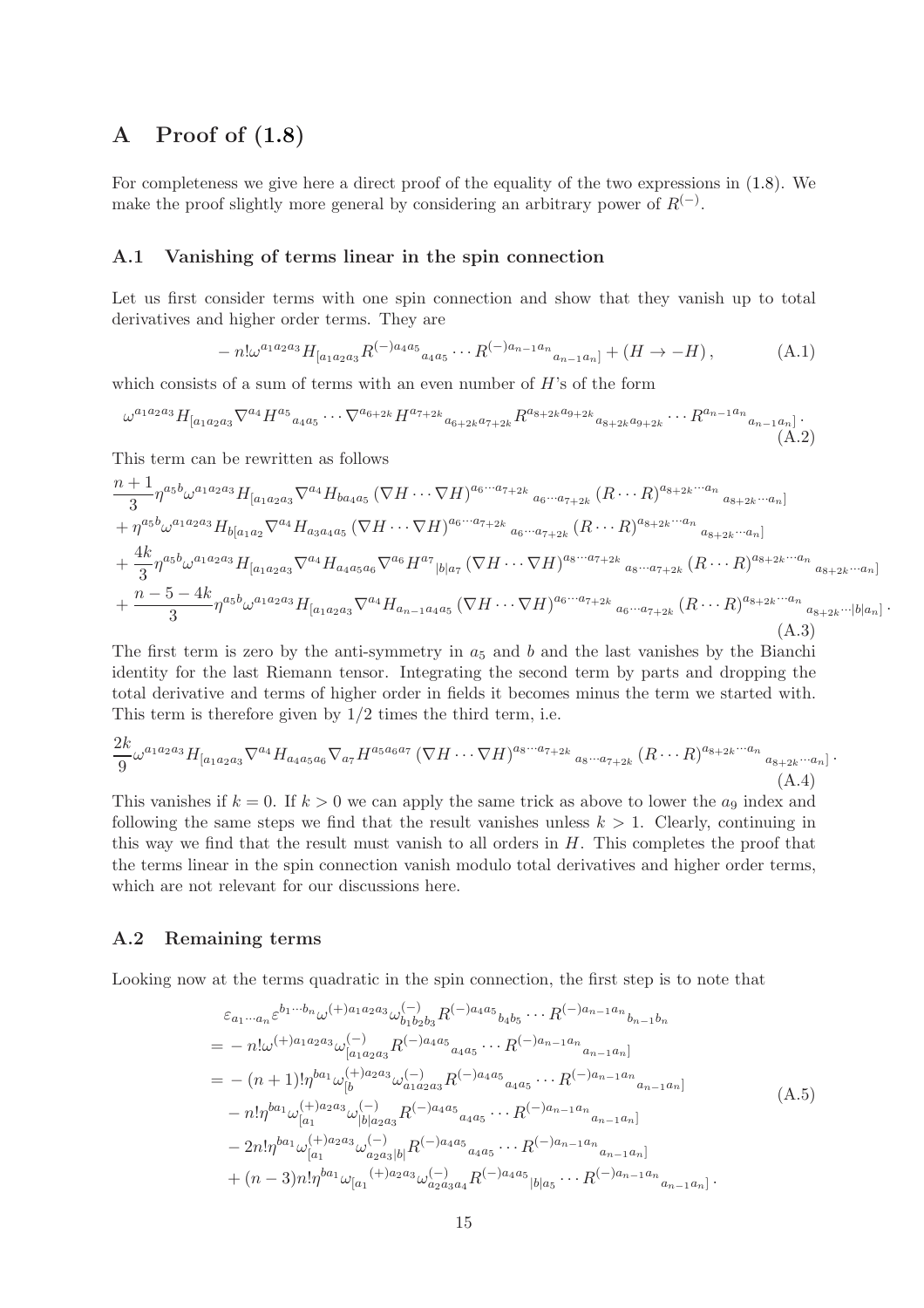The first term vanishes by the anti-symmetry in  $a_1$  and b. Using the Bianchi identity  $R^{(-)[abc]d} \sim$  $-\frac{1}{3}$  $\frac{1}{3}\partial^d H^{abc}$ , where we neglected terms with more fields, and integrating by parts the last term becomes

$$
\frac{n-3}{6}n!\omega_{[a_1a_2a_3]}^{(-)}H^{a_1a_2a_3}R^{(-)a_4a_5}{}_{a_4a_5}\cdots R^{(-)a_{n-1}a_n}{}_{a_{n-1}a_n]},\tag{A.6}
$$

where we dropped total derivative terms and terms of higher order in fields. Using this we have

$$
\varepsilon_{a_1\cdots a_n} \varepsilon^{b_1\cdots b_n} \left( \omega_{b_1}^{(+)a_1a_2} \omega^{(-)a_3}{}_{b_2b_3} - \omega^{(+)a_1a_2a_3} \omega_{b_1b_2b_3}^{(-)} \right) R^{(-)a_4a_5}{}_{b_4b_5} \cdots R^{(-)a_{n-1}a_n}{}_{b_{n-1}b_n}
$$
  
\n
$$
\sim 2n! \omega_{[a_1}^{(+)a_1a_2} \omega_{a_2a_3}^{(-)}{}^{a_3} \left( R^{(-)} \cdots R^{(-)} \right)^{a_4\cdots a_n}{}_{a_4\cdots a_n]} - \frac{n-3}{6}n! \omega_{[a_1a_2a_3}^{(-)} R^{a_1a_2a_3} \left( R^{(-)} \cdots R^{(-)} \right)^{a_4\cdots a_n}{}_{a_4\cdots a_n]} \tag{A.7}
$$

and we may further rewrite the first term as

$$
- 2n!\omega_{[a_{1}}^{(+)a_{1}a_{2}}H_{a_{2}a_{3}}{}^{a_{3}}\left(R^{(-)}\cdots R^{(-)}\right)^{a_{4}\cdots a_{n}}a_{4}\cdots a_{n}] + 4(n-1)!\omega_{a_{1}}^{(+) [a_{2} |b|}\omega_{a_{2}b}^{(+)a_{1}}\left(R^{(-)}\cdots R^{(-)}\right)^{a_{4}\cdots a_{n}}a_{4}\cdots a_{n} - 2(n-3)(n-1)!\omega_{a_{1}}^{(+) [a_{1}a_{2}}\omega_{a_{2}b}^{(+)a_{4}}R^{(-) |b|a_{5}}a_{4}a_{5}\left(R^{(-)}\cdots R^{(-)}\right)^{a_{6}\cdots a_{n}}a_{6}\cdots a_{n}] \sim - 2n!\omega_{[a_{1}}^{(+)a_{1}a_{2}}H_{a_{2}a_{3}}{}^{a_{3}}\left(R^{(-)}\cdots R^{(-)}\right)^{a_{4}\cdots a_{n}}a_{4}\cdots a_{n}] + 4(n-1)!\omega_{[a_{1}}^{(+)a_{2}b}\omega_{a_{2}|b|}^{(+)a_{1}}\left(R^{(-)}\cdots R^{(-)}\right)^{a_{4}\cdots a_{n}}a_{4}\cdots a_{n}] - 2(n-3)(n-1)!\omega_{[a_{1}}^{(+)a_{1}a_{2}}\partial_{a_{4}}\left[\omega_{a_{2}|b|}^{(+)a_{4}}\omega_{a_{5}}^{(+)ba_{5}}\right]\left(R^{(-)}\cdots R^{(-)}\right)^{a_{6}\cdots a_{n}}a_{6}\cdots a_{n}] \sim - 2n!\omega_{[a_{1}}^{(+)a_{1}a_{2}}H_{a_{2}a_{3}}{}^{a_{3}}\left(R^{(-)}\cdots R^{(-)}\right)^{a_{4}\cdots a_{n}}a_{4}\cdots a_{n}] - (n+1)(n-1)!\omega_{[a_{1}}^{(+)a_{1}b}\omega_{a_{2}|b|}^{(+)a_{2}}\left(R^{(-)}\cdots R^{(-)}\right)^{a_{4}\cdots a_{n}}a_{4}\cdots a_{n}].
$$
\n(A.8)

Adding now the total derivative term

$$
(n+1)(n-1)!\nabla_{[a_1}^{(+)}\left(\omega_{a_2}^{(+)}a_1a_2R^{(-)}a_3a_4\dots R^{(-)}a_{n-2}a_{n-1}a_{n-2}a_{n-1}\right)\n= \frac{n+1}{2}(n-1)!\left(R^{(-)}\dots R^{(-)}\right)^{a_1\cdots a_n}_{\quad [a_1\cdots a_n]} \\
+(n+1)(n-1)!\omega_{[a_1}^{(+)}a_1b_4\dots a_{a_2|b|}^{(+)}a_2\left(R^{(-)}\dots R^{(-)}\right)^{a_4\cdots a_n}_{\quad a_4\cdots a_n]} \\
+\frac{n+1}{2}n!H_{[a_1a_2}^{(-)}a_1a_4\dots a_{a_3}^{(+)}a_2a_3\left(R^{(-)}\dots R^{(-)}\right)^{a_4\cdots a_n}_{\quad a_4\cdots a_n]}
$$
\n(A.9)

cancels the  $\omega^2$ -term and we are left with

$$
\frac{n+1}{2}(n-1)!\left(R^{(-)}\cdots R^{(-)}\right)^{a_1\cdots a_n}{}_{[a_1\cdots a_n]} + \frac{n-3}{2}n!\omega_{[a_1}^{(+)a_2a_3}H_{a_2a_3}{}^{a_1}\left(R^{(-)}\cdots R^{(-)}\right)^{a_4\cdots a_n}{}_{a_4\cdots a_n]} - \frac{n-3}{6}n!\omega_{[a_1a_2a_3}^{(-)}H^{a_1a_2a_3}\left(R^{(-)}\cdots R^{(-)}\right)^{a_4\cdots a_n}{}^{a_4\cdots a_n]}.
$$
\n(A.10)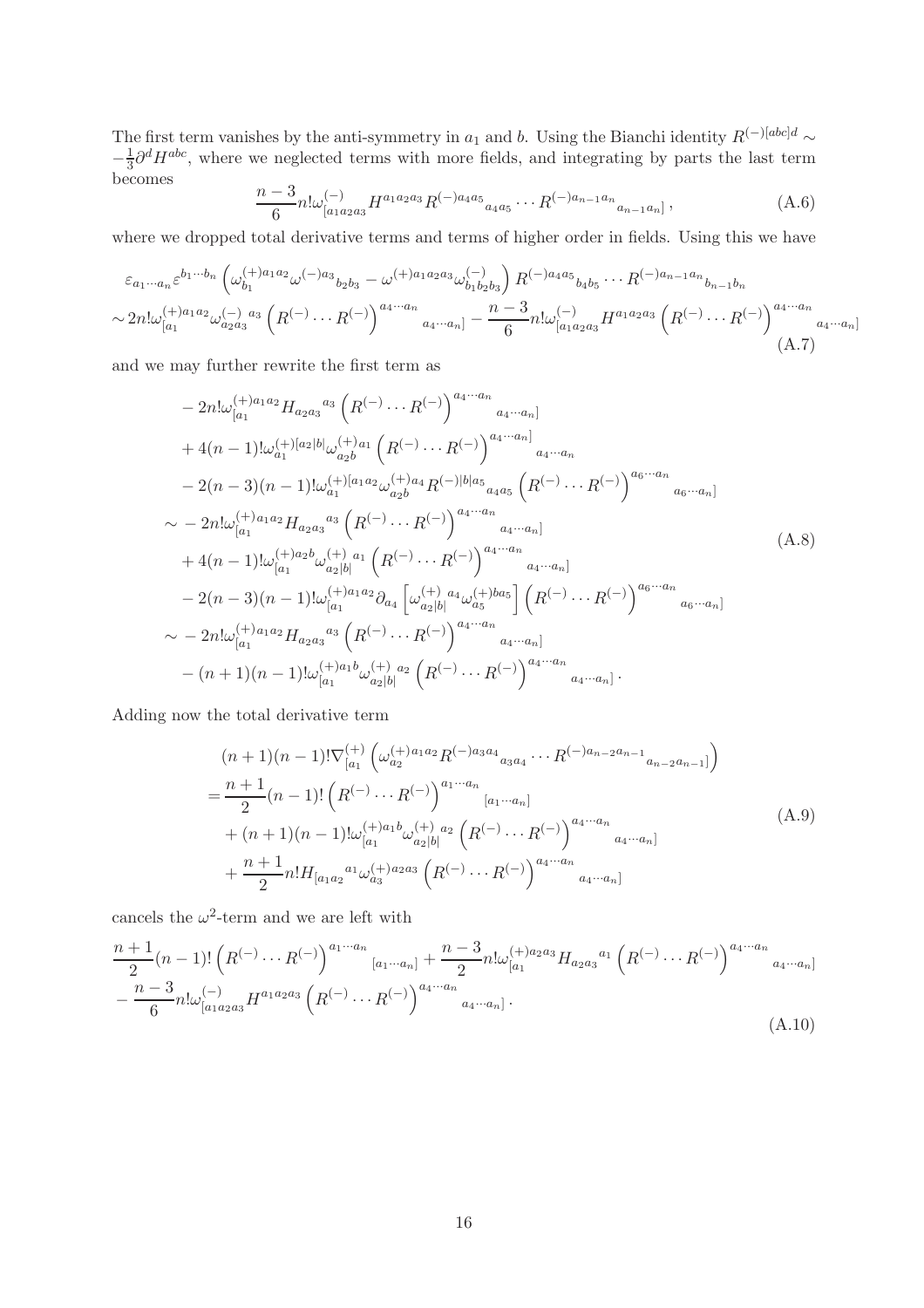Finally, we use the fact that

<span id="page-17-2"></span>
$$
\omega_{[a_1}^{(+)a_2a_3} H_{a_2a_3}{}^{a_1} \left( R^{(-)} \cdots R^{(-)} \right)^{a_4 \cdots a_n}{}_{a_4 \cdots a_n]}
$$
\n
$$
= \frac{1}{3} \eta^{a_1 b} \omega_b^{(+)a_2a_3} H_{[a_1a_2a_3} \left( R^{(-)} \cdots R^{(-)} \right)^{a_4 \cdots a_n}{}_{a_4 \cdots a_n]}
$$
\n
$$
+ \frac{n-3}{3} \eta^{a_1 b} \omega_{[a_1}^{(+)a_2a_3} H_{a_4a_2a_3} R^{(-)a_4a_5}{}_{|b|a_5} \left( R^{(-)} \cdots R^{(-)} \right)^{a_6 \cdots a_n}
$$
\n
$$
\sim \frac{1}{3} \omega^{(+)a_1a_2a_3} H_{[a_1a_2a_3} \left( R^{(-)} \cdots R^{(-)} \right)^{a_4 \cdots a_n}{}_{a_4 \cdots a_n]}
$$
\n
$$
- \frac{n-3}{9} \omega_{[a_1}^{(+)a_2a_3} H_{a_4a_2a_3} \partial_{a_5} H^{a_4a_5a_1} \left( R^{(-)} \cdots R^{(-)} \right)^{a_6 \cdots a_n}
$$
\n
$$
\sim \frac{1}{3} \omega^{(+)a_1a_2a_3} H_{[a_1a_2a_3} \left( R^{(-)} \cdots R^{(-)} \right)^{a_6 \cdots a_n}
$$
\n
$$
+ \frac{n-3}{18} H_{[a_1a_2a_3} H^{a_1a_2a_3} \left( R^{(-)} \cdots R^{(-)} \right)^{a_6 \cdots a_n}{}_{a_6 \cdots a_n]}
$$

and we get

$$
\frac{n+1}{2}(n-1)!\left(R^{(-)}\cdots R^{(-)}\right)^{a_1\cdots a_n}[a_1\cdots a_n] \n+ \frac{n-3}{6}n!\omega^{(+)a_1a_2a_3}H_{[a_1a_2a_3}\left(R^{(-)}\cdots R^{(-)}\right)^{a_4\cdots a_n}] \n- \frac{n-3}{6}n!\omega^{(-)}_{[a_1a_2a_3}H^{a_1a_2a_3}\left(R^{(-)}\cdots R^{(-)}\right)^{a_4\cdots a_n}] \n+ \left(\frac{n-3}{6}\right)^2 n!H_{[a_1a_2a_3}H^{a_1a_2a_3}\left(R^{(-)}\cdots R^{(-)}\right)^{a_4\cdots a_n}{}_{a_4\cdots a_n]}
$$
\n
$$
\sim \frac{n+1}{2}(n-1)!\left(R^{(-)}\cdots R^{(-)}\right)^{a_1\cdots a_n}{}_{[a_1\cdots a_n]}
$$
\n
$$
+ \frac{n^2-9}{36}n!H^{a_1a_2a_3}H_{[a_1a_2a_3}\left(R^{(-)}\cdots R^{(-)}\right)^{a_4\cdots a_n}{}_{a_4\cdots a_n]}
$$
\n(A.12)

where we used our previous result which says that the terms linear in the spin connection vanish. Putting this together we have shown that

$$
\frac{2}{n+1}\varepsilon_{a_1\cdots a_n}\varepsilon^{b_1\cdots b_n} \left(\omega_{b_1}^{(+)a_1a_2}\omega^{(-)a_3}{}_{b_2b_3} - [\omega^{(+)} - \frac{1}{3}H]^{a_1a_2a_3}[\omega^{(-)} + \frac{1}{3}H]_{b_1b_2b_3}\right) \left(R^{(-)}\cdots R^{(-)}\right)^{a_4\cdots a_n}{}_{b_4\cdots b_n}
$$
  

$$
\sim (n-1)! \left(R^{(-)}\cdots R^{(-)}\right)^{a_1\cdots a_n}{}_{[a_1\cdots a_n]} + \frac{n-1}{18}n!H^{a_1a_2a_3}H_{[a_1a_2a_3}\left(R^{(-)}\cdots R^{(-)}\right)^{a_4\cdots a_n}{}_{a_4\cdots a_n]} \tag{A.13}
$$

<span id="page-17-0"></span>and setting  $n = 9$  we recover  $(1.8)$ .

## B Details of cancellation of non-invariant terms

Here we provide some further details of the calculations at order  $H$  and  $H^2$ .

## <span id="page-17-1"></span>**B.1** Order  $H^1$

The  $F^2 \nabla H R^2$ -terms in [\(4.15\)](#page-11-6) not involving any 'traces' (contracted anti-symmetric pairs of indices) are rewritten as terms of the right structure, i.e.  $F\nabla FHR^2$ , plus terms involving at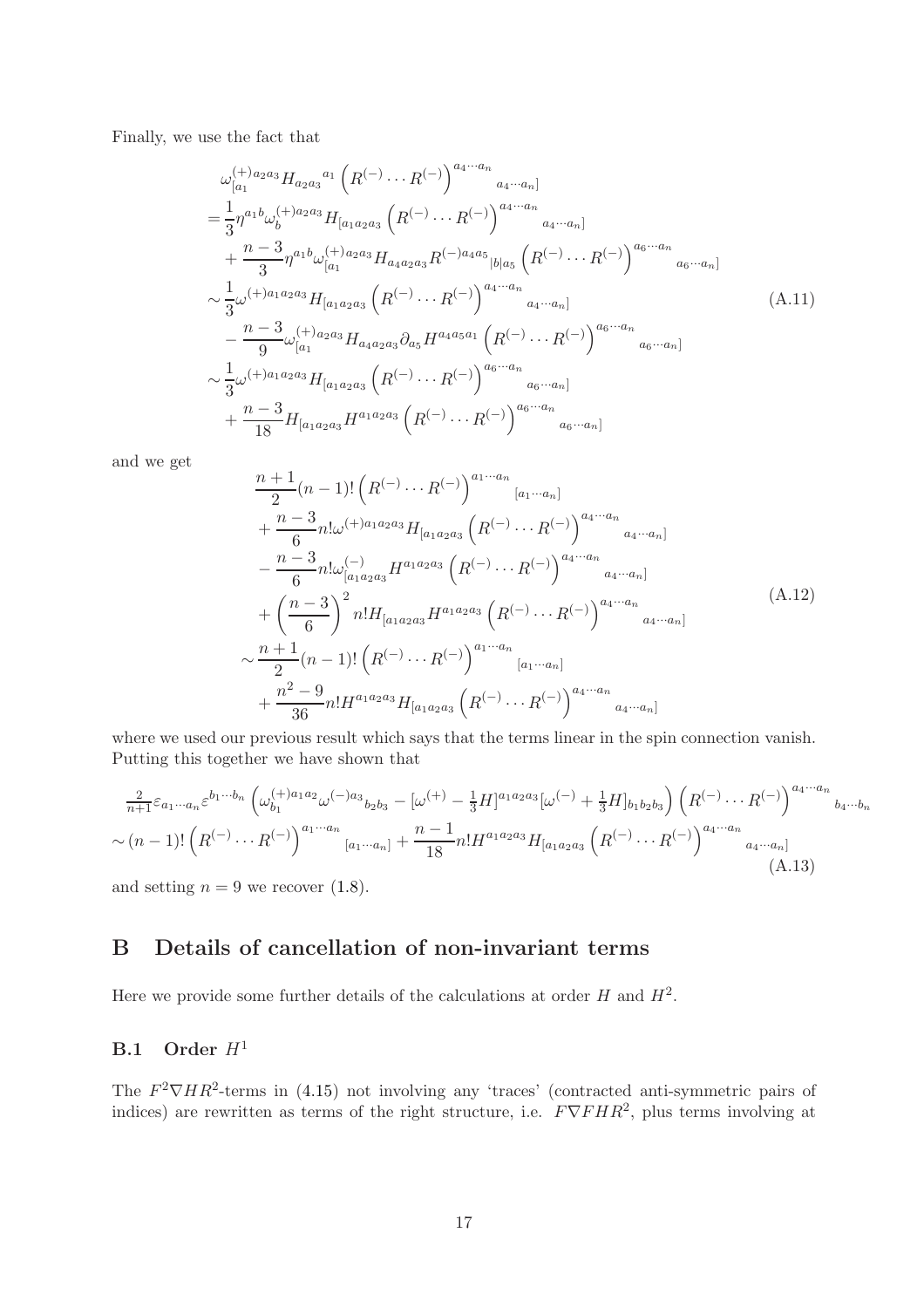least one trace as follows

$$
t^{a_1 \cdots a_8} F_{a'}^{ab} F_{a_1 a_2}^{a'} \nabla^c H_{a_3 a_4}^d R_{da a_5 a_6} R_{b c a_7 a_8} \sim 8 \nabla_h (F_{a'}^{ab} F^{a'ef}) H_e^{cd} R_{da fg} R_{bc}^{gh} + 2 \nabla^f (F_{a'}^{ab} F_{ef}^{a'}) H^{ecd} R_{da gh} R_{bc}^{gh} - 4 F_{a'}^{ab} F_{ef}^{a'} \nabla^e H^{cgh} R_{bc}^{fd} R_{adgh} - 4 F_{a'}^{ab} F^{a'ef} \nabla^c H^{dgh} R_{bcfd} R_{aegh} + 4 F_{a'}^{ab} F^{a'ef} \nabla^g H^{hcd} R_{b cef} R_{da gh} + 8 F_{a'}^{ab} F_{ef}^{a'} H^{ecd} R_{da}^{fg} \nabla^h R_{bcgh}
$$
\n(B.1)

and

$$
t^{a_1 \cdots a_8} F_{a'}^{ab} F_{a_1 a_2}^{a'} \nabla_b H_{ca_3 a_4} R^{cd}{}_{a_5 a_6} R_{da_7 a_8} \sim \frac{5!}{2} F_{a'ab} F_{ef}^{a'} \nabla^{[b} H^{|che|} R^{fg}{}_{cd} R^{da]}{}_{gh}
$$
  
+  $4 F_{a'}^{ab} F^{a'ef} \nabla_e H^{cgh} R_{facd} R^d{}_{bgh} - 4 F_{a'}^{ab} F^{a'ef} \nabla_b H^{cgh} R_{dafc} R^d{}_{egh}$   
+  $4 F_{a'}^{ab} F^{a'ef} \nabla^c H_{egh} R_{facd} R_b{}^{dgh} + 2 F_{a'}^{ab} F^{a'ef} \nabla_b H_{egh} R_{afcd} R^{cdgh}$   
-  $4 F_{a'}^{ab} F^{a'ef} \nabla_g H_{hce} R_{ab}{}^{cd} R_{fd}{}^{gh} + 4 F_{a'}^{ab} F^{a'ef} \nabla_c H_{hef} R_{ag}{}^{cd} R_{bd}{}^{gh}$   
-  $2 F_{a'}^{ab} F^{a'ef} \nabla_b H_{cef} R^{cdgh} R_{daef} + 2 F_{a'}^{ab} F^{a'ef} \nabla_b H_{cbh} R^{cd}{}_{ef} R_{da}{}^{gh}$   
-  $2 F_{a'}^{ab} F^{a'ef} \nabla_b H_{cgh} R^{cdgh} R_{daef} + 4 F_{a'}^{ab} F^{a'ef} \nabla_b H_{che} R_{afg}{}^h R^{gc}$   
+  $2 \cdot 3! F_{a'ab} F_{ef}^{a'} \nabla^b H^{che} R^{[fd}{}_{cd} R^{al}{}_{h} + 2 \cdot 3! F_{a'ab} F_{ef}^{a'} \nabla^d H^{che} R^{[ab}{}_{cd} R^{fl}{}_{h}$   
-  $3! F_{a'ab} F_{ef}^{a'} \nabla^f H^{che} R^{[ab}{}_{cd} R^{dl}{}_{h} - 2 F_{a'ab} F_{ef}^{a'} \nabla^f H^{che} R^{ab}{}_{gh} R^{g}{}_{c}$ .

The last five terms are proportional to the equations of motion, modulo terms we are ignoring, and can be dropped. Continuing in this way one eventually finds that the  $t_8$ -terms can be written as in  $(4.16)$  with Y given by

<span id="page-18-0"></span>
$$
Y^{a'abdef} = 8\nabla_c F^{a'dh} R^a{}_{hg}{}^e R^{bgfe} - 16\nabla_c F^{a'dh} R^a{}_{hg}{}^e R^{bfcg} - 8\nabla_c F^{a'dh} R^{ae}{}_{hg} R^{bfcg}
$$
  
\n
$$
- 16\nabla_c F^{a'dh} R^{ae}{}_{hg} R^{bgfe} + 8\nabla^a F^{a'dh} R^{bcge} R_{hcg}{}^f - 4\nabla_c F^{a'}_{gh} R^{agcd} R^{bhef}
$$
  
\n
$$
- 4\nabla_c F^{a'dh} R^{ec}{}_{hg} R^{abfg} + 4\nabla^c F^{a'dh} R^a{}_{hgc} R^{bgef} - 4\nabla^c F^{a'de} R^a{}_{ghc} R^{bghf}
$$
  
\n
$$
- 4\nabla^a F^{a'd} R^{begh} R^f{}_{cgh} + 4\nabla^a F^{a'}_{gh} R^{dgbc} R^{efh}{}_{c} + 2\nabla_c F^{a'ef} R^{acgh} R^{bd}{}_{gh}
$$
  
\n
$$
- 2\nabla_c F^{a'dg} R^{chef} R^{ab}{}_{gh} - 2\nabla^a F^{a'ef} R^{bcgh} R^d{}_{cgh} + \nabla_c F^{a'}_{gh} R^{abde} R^{ghcf}
$$
  
\n
$$
- 2\nabla^a F^{a'}_{gh} R^{ghcd} R_c^{bef} + \nabla_c F^{a'ef} R^{abgh} R^{cd}{}_{gh} - 2\nabla^a F^{a'dc} R^b{}_{cgh} R^{efgh}
$$
  
\n
$$
+ \nabla_c F^{a'}_{gh} R^{abcd} R^{efgh}
$$

and similarly for  $Y_{a'}^{abdef}$  $a^{\text{cauge}}$  with the primed index lowered.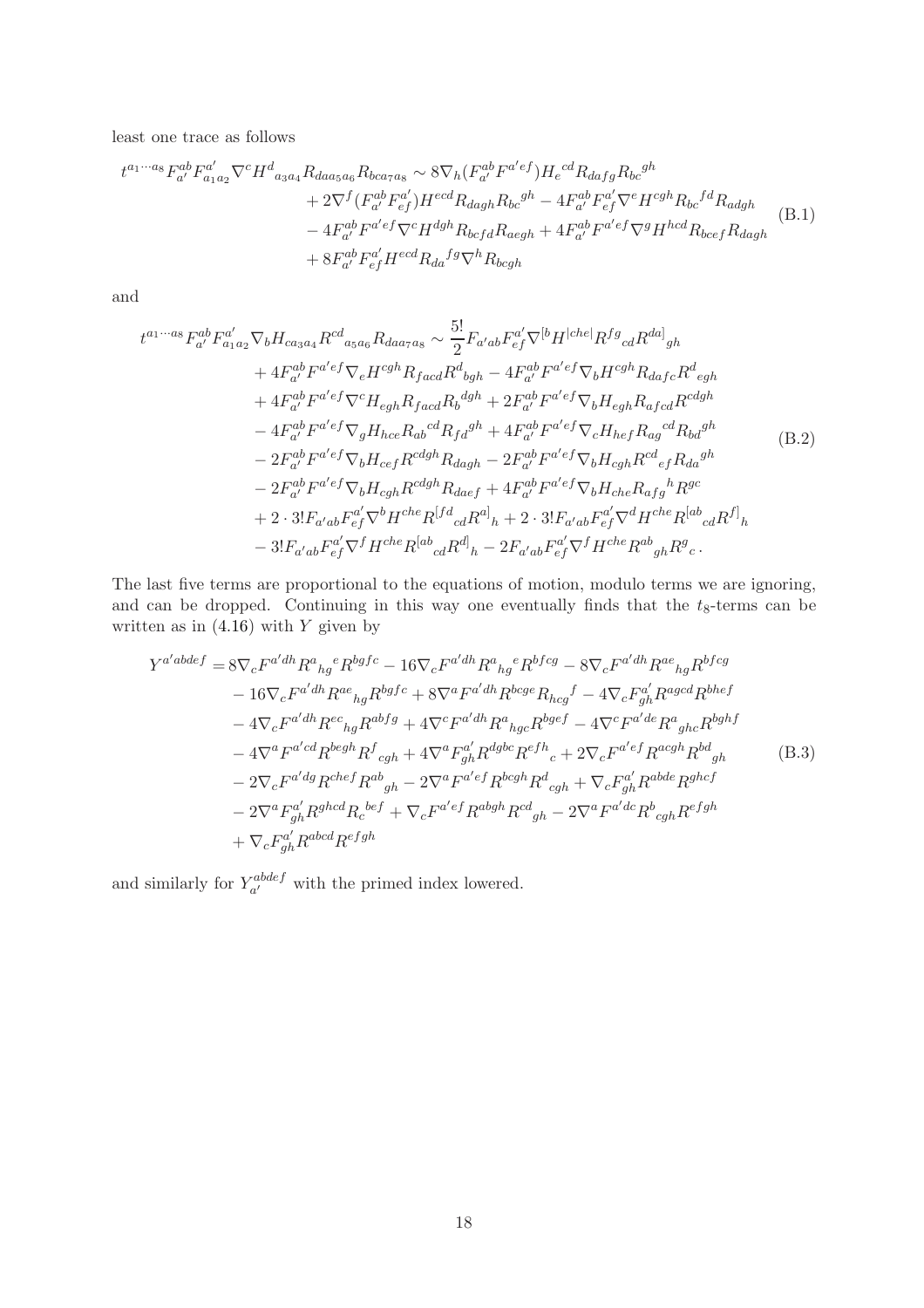# <span id="page-19-0"></span>**B.2** Order  $H^2$

We use the following basis for the  $H^2 \nabla H^2 R$  terms involving a contraction of H with H or  $\nabla H$ with  $\nabla H$  (contractions with the index on the derivative do not count)<sup>[14](#page-19-1)</sup>

$$
f_{1} = 4!H_{dab}H_{cgh}\nabla^{[c}H_{keb}\nabla^{d}H_{kab}R^{e\bar{f}}]_{gh}
$$
\n
$$
f_{25} = 4!H_{dab}H_{gib}\nabla^{[c}H_{cbi}\nabla^{d}H_{kba}R^{e\bar{f}}]_{gg}
$$
\n
$$
f_{26} = 4!H_{kab}H_{cgh}\nabla^{[c}H_{cbi}\nabla^{d}H_{kba}R^{e\bar{f}}]_{gg}
$$
\n
$$
f_{36} = 4!H_{kab}H_{kgh}\nabla^{[c}H_{cbi}\nabla^{d}H_{kabc}R^{e\bar{f}}]_{gh}
$$
\n
$$
f_{27} = 4!H_{kab}H_{kgh}\nabla^{[c}H_{dab}\nabla^{d}H_{dabc}R^{e\bar{f}}]_{gh}
$$
\n
$$
f_{27} = 4!H_{kab}H_{kgh}\nabla^{[c}H_{dab}\nabla^{d}H_{dbc}\nabla^{d}H_{hbc}R^{e\bar{f}}]_{gh}
$$
\n
$$
f_{28} = 4!H_{kcd}H_{kgh}\nabla^{[c}H_{dbc}\nabla^{d}H_{dbc}\nabla^{d}H_{g\bar{f}}R^{e\bar{f}}]_{gh}
$$
\n
$$
f_{29} = 4!H_{dcd}H_{kgb}\nabla^{[c}H_{dbc}\nabla^{d}H_{dbc}\nabla^{d}H_{dbc}\nabla^{d}H_{dbc}\nabla^{d}H_{dbc}\nabla^{d}H_{g\bar{f}}R^{e\bar{f}}]_{gh}
$$
\n
$$
f_{30} = 4!H_{dcd}H_{kgh}\nabla^{[c}H_{kab}\nabla^{d}H_{dab}\nabla^{e\bar{f}}]_{gh}
$$
\n
$$
f_{31} = 4!H_{kcd}H_{kgh}\nabla^{[c}H_{kab}\nabla^{d}H_{dab}\nabla^{e\bar{f}}]_{gh}
$$
\n
$$
f_{32} = 4!H_{kcd}H_{g\bar{g}}\nabla^{[c}H_{dab}\nabla^{d}H_{dab}\nabla^{e\bar{
$$

<span id="page-19-1"></span> $\rm ^{14}$  The index placement here is chosen purely for readability.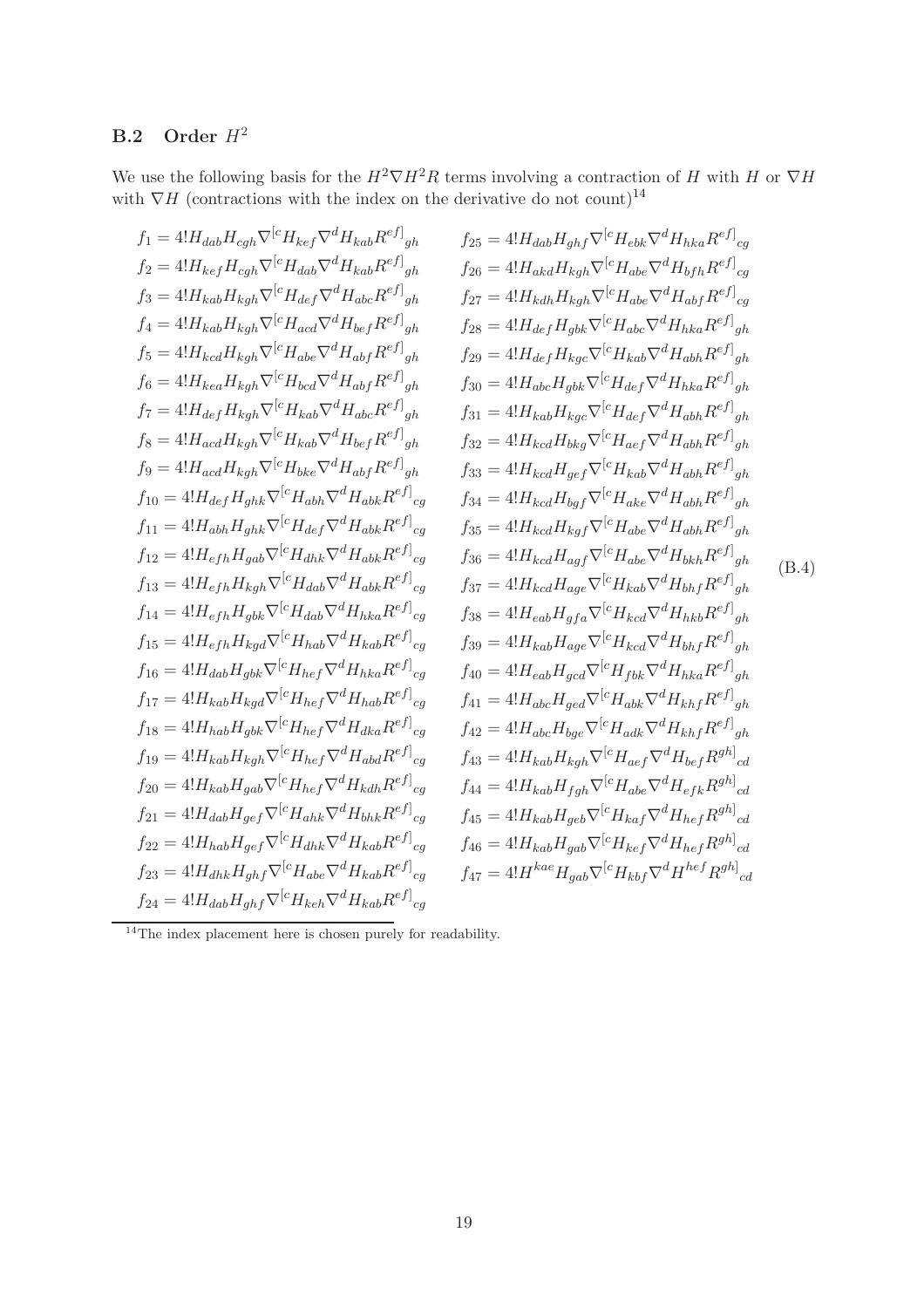and those without such contractions

$$
g_1 = 4!H_{abc}H_{def}\nabla^{[a}H_{bcf}\nabla^{k}H_{cck}R^{gh]}_{gh}
$$

$$
g_2 = 4!H_{abc}H_{def}\nabla^{[a}H_{bcf}\nabla^{k}H_{bck}R^{gh]}_{gh}
$$

$$
g_3 = 4!H_{abc}H_{def}\nabla^{[a}H_{def}\nabla^{k}H_{bck}R^{gh]}_{gh}
$$

$$
g_2 = 4!H_{abc}H_{def}\nabla^{[a}H_{def}\nabla^{k}H_{bck}R^{gh]}_{gh}
$$

$$
g_3 = 4!H_{abc}H_{def}\nabla^{[a}H_{def}\nabla^{k}H_{bck}R^{gh]}_{gh}
$$

$$
g_2 = 4!H_{abc}H_{def}\nabla^{[a}H_{bdf}\nabla^{g}H_{fdh}\nabla^{g}H_{cf}k^{hk}]_{ag}
$$

$$
g_3 = 4!H_{abc}H_{def}\nabla^{[e}H_{bdh}\nabla^{g}H_{fdh}R^{hk]}_{hg}
$$

$$
g_5 = 4!H_{abc}H_{def}\nabla^{[e}H_{bcf}\nabla^{g}H_{fdh}R^{hk]}_{hg}
$$

$$
g_6 = 4!H_{abc}H_{def}\nabla^{[a}H_{bcf}\nabla^{g}H_{fdh}R^{hk]}_{hg}
$$

$$
g_7 = 4!H_{abc}H_{def}\nabla^{[a}H_{efh}\nabla^{g}H_{def}R^{hk]}_{hg}
$$

$$
g_8 = 4!H_{abc}H_{def}\nabla^{[a}H_{efh}\nabla^{g}H_{chk}R^{hk]}_{hg}
$$

$$
g_9 = 4!H_{abc}H_{def}\nabla^{[a}H_{efh}\nabla^{g}H_{chk}R^{hk]}_{hg}
$$

$$
g_1 = 4!H_{abc}H_{def}\nabla^{[a}H_{efh}\nabla^{g}H_{chk}R^{hk]}_{hg}
$$

$$
g_2 = 4!H_{abc}H_{def}\nabla^{[a}H_{efh}\nabla^{g}H_{chk}R^{hk]}_{hg}
$$

$$
g_3 = 4!H_{abc}H_{def}\nabla^{[a}H_{def
$$

Adding a linear combination of these

$$
\sum_{i} c_i f_i + \sum_{i} d_i g_i , \qquad (B.6)
$$

to the D-dimensional Lagrangian one finds after a long calculation that all the terms violating the internal double Lorentz symmetry cancel if we take the following non-zero coefficients

$$
c_1 = \frac{15}{4}
$$
,  $c_3 = \frac{5}{8}$ ,  $c_6 = -\frac{15}{2}$ ,  $c_{11} = -3$ ,  $c_{12} = -\frac{3}{2}$ ,  $c_{14} = \frac{33}{2}$ ,  
\n $c_{15} = -3$ ,  $c_{18} = -3$ ,  $c_{25} = -9$ ,  $c_{26} = -9$ ,  $c_{39} = \frac{3}{2}$ ,  $c_{40} = -12$ , (B.7)  
\n $c_{43} = -\frac{9}{4}$ ,  $c_{44} = \frac{51}{8}$ ,  $c_{45} = -\frac{9}{2}$ ,  $c_{47} = -\frac{15}{2}$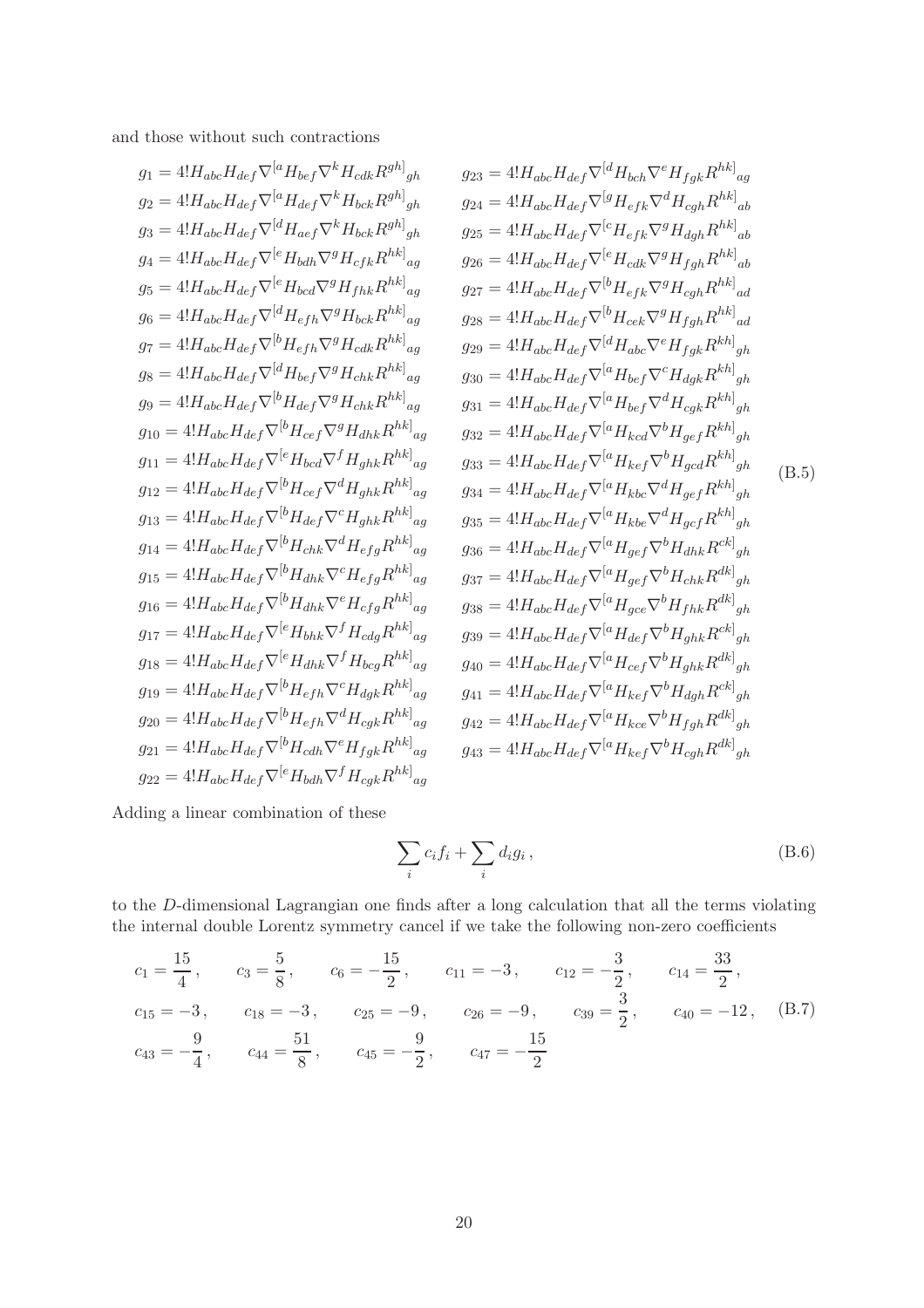and

$$
d_1 = \frac{15}{4}, \t d_3 = 9, \t d_4 = 3, \t d_6 = \frac{9}{2}, \t d_8 = \frac{33}{2}, \t d_9 = -1,
$$
  
\n
$$
d_{10} = -9, \t d_{12} = -\frac{15}{4}, \t d_{13} = -\frac{11}{16}, \t d_{16} = -24, \t d_{19} = -6, \t d_{23} = -6,
$$
  
\n
$$
d_{24} = \frac{3}{2}, \t d_{26} = \frac{9}{2}, \t d_{27} = -12, \t d_{31} = -9, \t d_{32} = -\frac{33}{4}, \t d_{33} = -18,
$$
  
\n
$$
d_{34} = \frac{9}{2}, \t d_{37} = -12, \t d_{38} = 48, \t d_{40} = -\frac{9}{4}, \t d_{41} = \frac{1}{8}, \t d_{42} = \frac{15}{4}
$$
  
\n(B.8)

and add the two terms in [\(1.11\)](#page-2-3) without the anti-symmetization in the indices. Here we have tried to pick a minimal solution by first setting as many of the  $c_i$ 's as possible to zero, though there may exist a better choice of solution. The solution then takes the form of [\(1.11\)](#page-2-3).

#### <span id="page-21-0"></span>References

- [1] K. A. Meissner and G. Veneziano, "Symmetries of cosmological superstring vacua", [Phys. Lett. B 267, 33 \(1991\)](http://dx.doi.org/10.1016/0370-2693(91)90520-Z).
- <span id="page-21-1"></span>[2] K. A. Meissner and G. Veneziano, "Manifestly  $O(d,d)$  invariant approach to space-time dependent  $string\ vacua$ ", [Mod. Phys. Lett. A 6, 3397 \(1991\)](http://dx.doi.org/10.1142/S0217732391003924), [hep-th/9110004](http://arxiv.org/abs/hep-th/9110004).
- <span id="page-21-2"></span>[3] A. Sen, " $O(d)$  x  $O(d)$  symmetry of the space of cosmological solutions in string theory, scale factor duality and two-dimensional black holes", [Phys. Lett. B 271, 295 \(1991\)](http://dx.doi.org/10.1016/0370-2693(91)90090-D).
- <span id="page-21-3"></span>[4] D. J. Gross and E. Witten, "Superstring Modifications of Einstein's Equations", [Nucl. Phys. B 277, 1 \(1986\)](http://dx.doi.org/10.1016/0550-3213(86)90429-3).
- <span id="page-21-4"></span>[5] M. T. Grisaru and D. Zanon, "σ Model Superstring Corrections to the Einstein-hilbert Action", [Phys. Lett. B 177, 347 \(1986\)](http://dx.doi.org/10.1016/0370-2693(86)90765-3).
- <span id="page-21-5"></span>[6] M. Freeman, C. Pope, M. Sohnius and K. Stelle, "Higher Order σ Model Counterterms and the Effective Action for Superstrings", [Phys. Lett. B 178, 199 \(1986\)](http://dx.doi.org/10.1016/0370-2693(86)91495-4).
- <span id="page-21-6"></span>[7] Y. Cai and C. A. Nunez, "Heterotic String Covariant Amplitudes and Low-energy Effective Action", [Nucl. Phys. B 287, 279 \(1987\)](http://dx.doi.org/10.1016/0550-3213(87)90106-4).
- <span id="page-21-7"></span>[8] D. J. Gross and J. H. Sloan, "The Quartic Effective Action for the Heterotic String", [Nucl. Phys. B 291, 41 \(1987\)](http://dx.doi.org/10.1016/0550-3213(87)90465-2).
- <span id="page-21-8"></span>[9] I. Jack, D. Jones and N. Mohammedi, "The Four Loop Metric Beta Function for the Bosonic σ Model", [Phys. Lett. B 220, 171 \(1989\)](http://dx.doi.org/10.1016/0370-2693(89)90031-2).
- <span id="page-21-9"></span>[10] M. R. Garousi, "Minimal gauge invariant couplings at order  $\alpha'^3$ : NS-NS fields", [Eur. Phys. J. C 80, 1086 \(2020\)](http://dx.doi.org/10.1140/epjc/s10052-020-08662-9), [arxiv:2006.09193](http://arxiv.org/abs/2006.09193).
- <span id="page-21-10"></span>[11] M. R. Garousi, "Effective action of type II superstring theories at order  $\alpha'^3$ : NS-NS couplings", [JHEP 2102, 157 \(2021\)](http://dx.doi.org/10.1007/JHEP02(2021)157), [arxiv:2011.02753](http://arxiv.org/abs/2011.02753).
- <span id="page-21-12"></span>[12] T. Codina, O. Hohm and D. Marques, "String Dualities at Order  $\alpha'^3$ ", [Phys. Rev. Lett. 126, 171602 \(2021\)](http://dx.doi.org/10.1103/PhysRevLett.126.171602), [arxiv:2012.15677](http://arxiv.org/abs/2012.15677).
- <span id="page-21-13"></span>[13] T. Codina, O. Hohm and D. Marques, "General string cosmologies at order α'3", [Phys. Rev. D 104, 106007 \(2021\)](http://dx.doi.org/10.1103/PhysRevD.104.106007), [arxiv:2107.00053](http://arxiv.org/abs/2107.00053).
- <span id="page-21-14"></span>[14] M. David and J. Liu, "T-duality and hints of generalized geometry in string α' corrections", [arxiv:2108.04370](http://arxiv.org/abs/2108.04370).
- <span id="page-21-11"></span>[15] J. T. Liu and R. Minasian, "Higher-derivative couplings in string theory: five-point contact terms", [Nucl. Phys. B 967, 115386 \(2021\)](http://dx.doi.org/10.1016/j.nuclphysb.2021.115386), [arxiv:1912.10974](http://arxiv.org/abs/1912.10974).
- <span id="page-21-15"></span>[16] D. M. Richards, "The One-Loop  $H^{**}2 R^{**}3$  and  $H^{**}2/Delta H)R-2$  Terms in the Effective Action", [JHEP 0810, 043 \(2008\)](http://dx.doi.org/10.1088/1126-6708/2008/10/043), [arxiv:0807.3453](http://arxiv.org/abs/0807.3453).